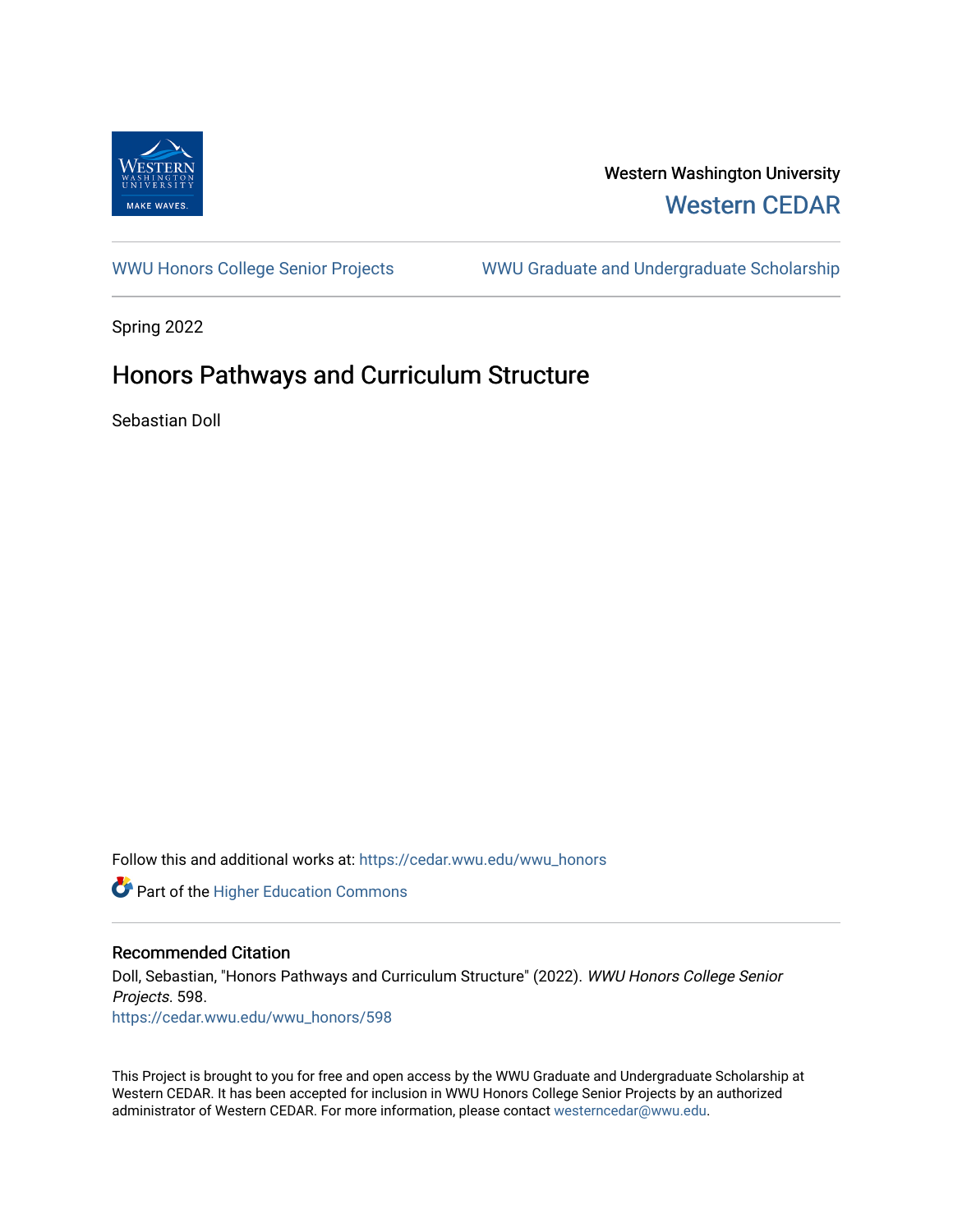# Honors Pathways and Curriculum Structure

Sebastian Doll

Advised by Dr. Linneman

HNRS 490

# **Introduction**

When we envision a college student, we might imagine an eighteen-year-old graduating high school, driving off to the college with their parents, spending four years in a college town and then graduating. Especially today, there are many non-traditional college students that start college later in life, go back to finish their degree, or start at a community college to save money, belying the stereotypical idea of a college student. As we look towards the future, it is important that each academic department and program in a university works to serve students from all pathways and backgrounds—after all, universities are critical towards advancing upward mobility and social equality. Honors programs exist at many universities and colleges, and despite sometimes being perceived as elitist, Honors programs and colleges play a key role in trying new ideas, fostering intellectual curiously, and offering unique opportunities for students<sup>1</sup>.

<sup>1</sup> Ford, J., & Zubizarreta, J. (Eds.). (n.d.). *Breaking Barriers in Teaching and Learning*. National Collegiate Honors Council.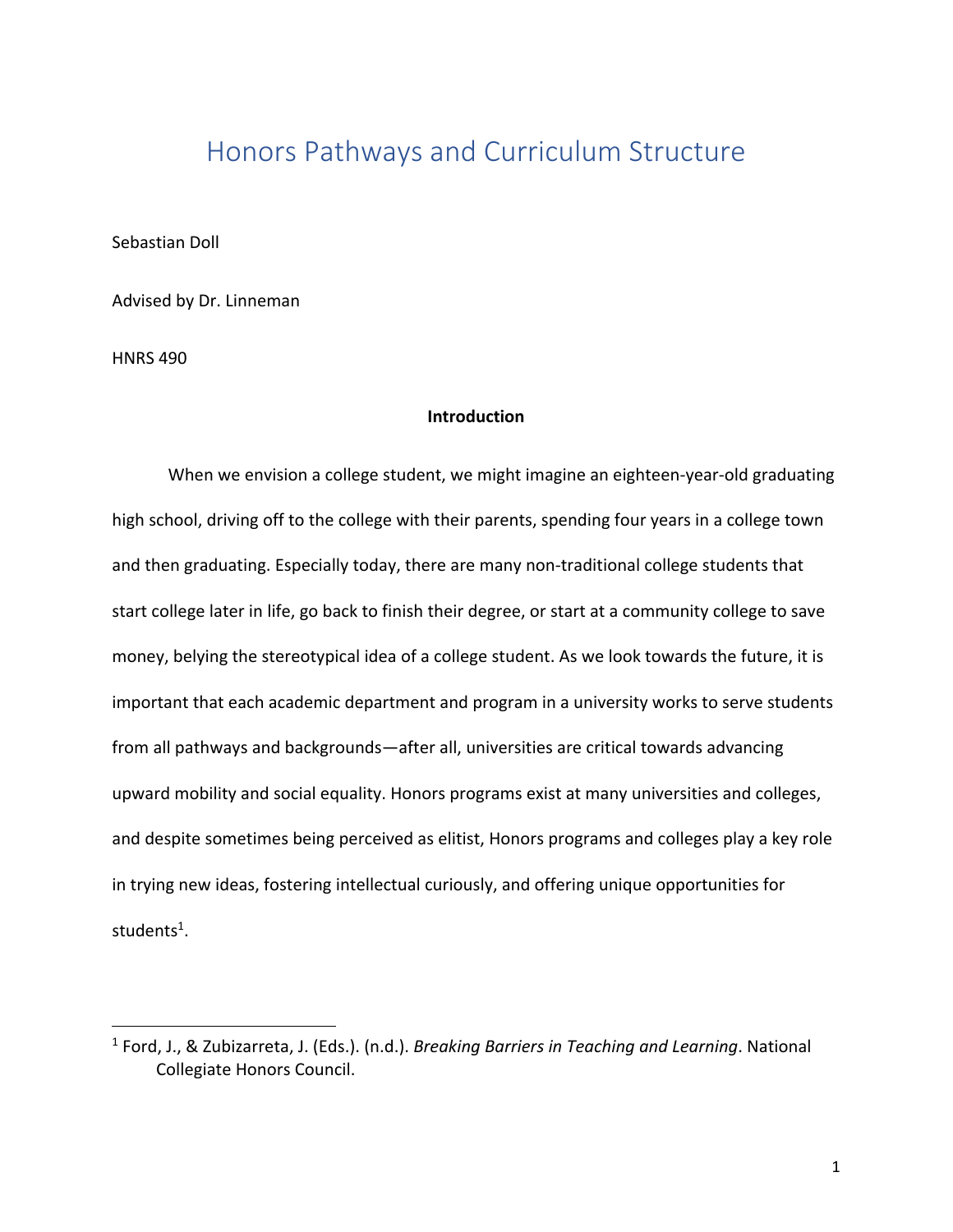The curricular requirements of Honors program and colleges—some of which offer multiple sets of curricular requirements (or "tracks")—shape who may decide to enroll in an honors college or program and what skills and knowledge the college or program provides. In shaping and structuring Honors curriculum, it is important to ask questions about the program and its goals for the students it directly serves and the broader academic community. Who does and who should Honors curricular requirements serve? What skills and foundations should Students benefit from and takeaway upon graduating? Which curricular requirements are critical to the Honors academy, and which might not need be required for all students? As these questions are critical in shaping the future of Honors, in this study I will explore these components of Honors programs and colleges, and how they connect to who Honors pathways serve.

# **Honors Curricular Requirements Background**

There are several key building blocks of Honors courses and curriculum requirements, with a general focus on a broad, liberal arts-based foundations. As part of the curriculum, many Honors Colleges and Honors programs focus on requirements that are like university core requirements, allowing Honors to take the place of or supplement part of a University's General Education Requirements. In many cases, the requirements may align more with those of Humanities or Social Sciences students as opposed to students in Engineering, Computer Science or other STEM programs; this may mean Honors is more appealing to students in those majors. Honors college requirements generally contain the following curricular requirements: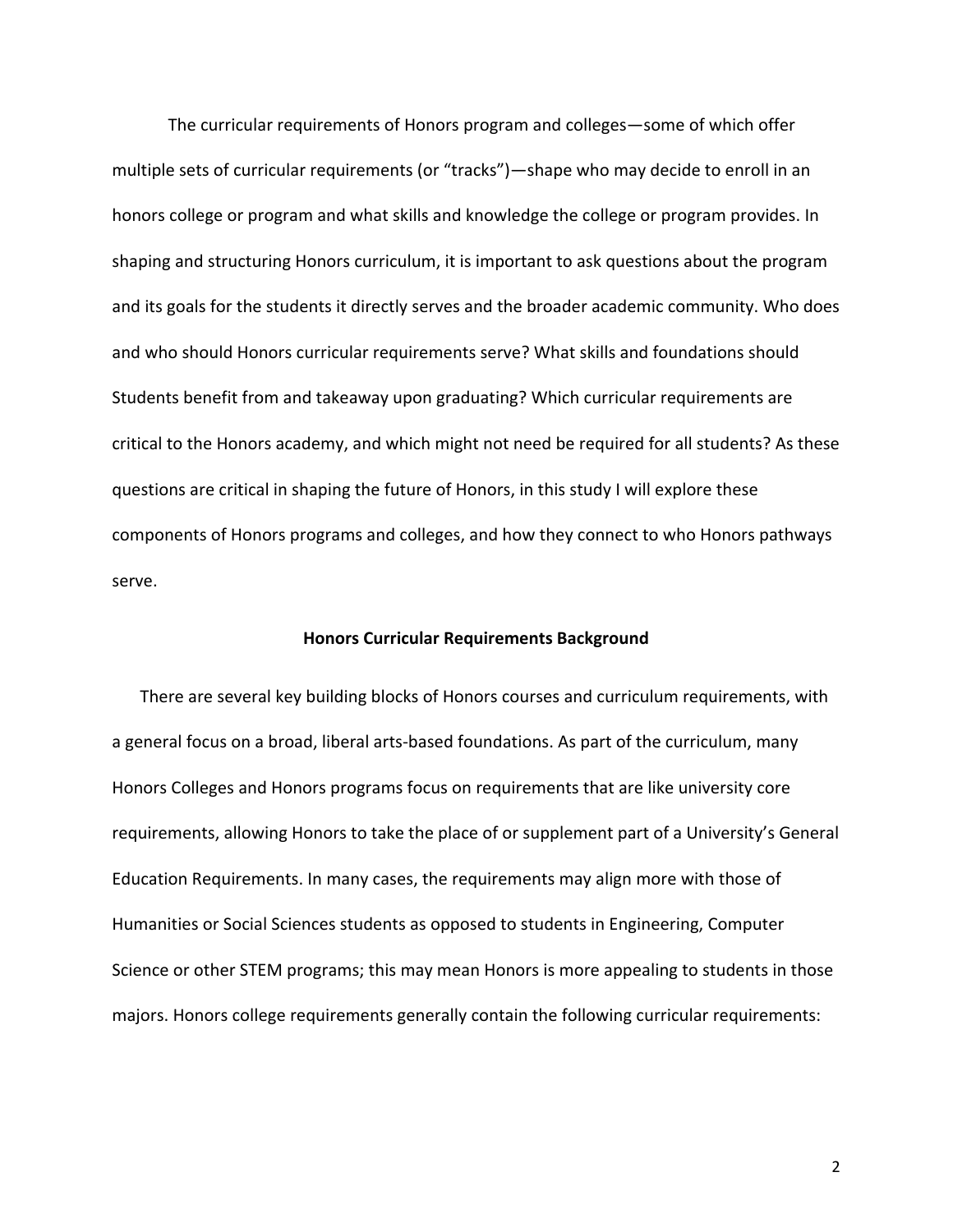- First-Year Classes—Most Honors programs have a set of required first year courses, with the goal. Many of these courses align with University Core requirements, often for Humanities and/or Writing/English requirements. These courses have the goal of introducing students to the Honors academy and providing them a broad starting point before students dive deeper into specific content areas.
- Colloquium or Disciplinary Courses—These courses often have similar equivalents in majors or as general education electives, with the potential advantage of smaller class sizes and more rigorous discussion. By both fulfilling introductory requirements for major (or for certain GURS), these courses can be useful for students in completing their requirements and in expanding the Honors experience. Disciplinary courses could be in an array of areas ranging from Geology to Microeconomics to English to Gender Justice.
- Experiential Courses—Several of the colleges studied features experiential courses, many of which require them as part of Honors requirements. Experiential course can include internships, independent study/research programs, study abroad or similar experiences under the Honors program or Honors options. In some cases, experiential courses in other departments can be used for Honors credit (i.e., taking a study abroad course with the Environmental Science department)
- Capstone or Senior Thesis Courses—All of the Honors colleges and programs I reviewed required a capstone or senior thesis; this culminating part of the Honors experience, with some differences in each University, allows students to further explore a studentdriven question or project, in collaboration with a faculty adviser, and present the results in their senior year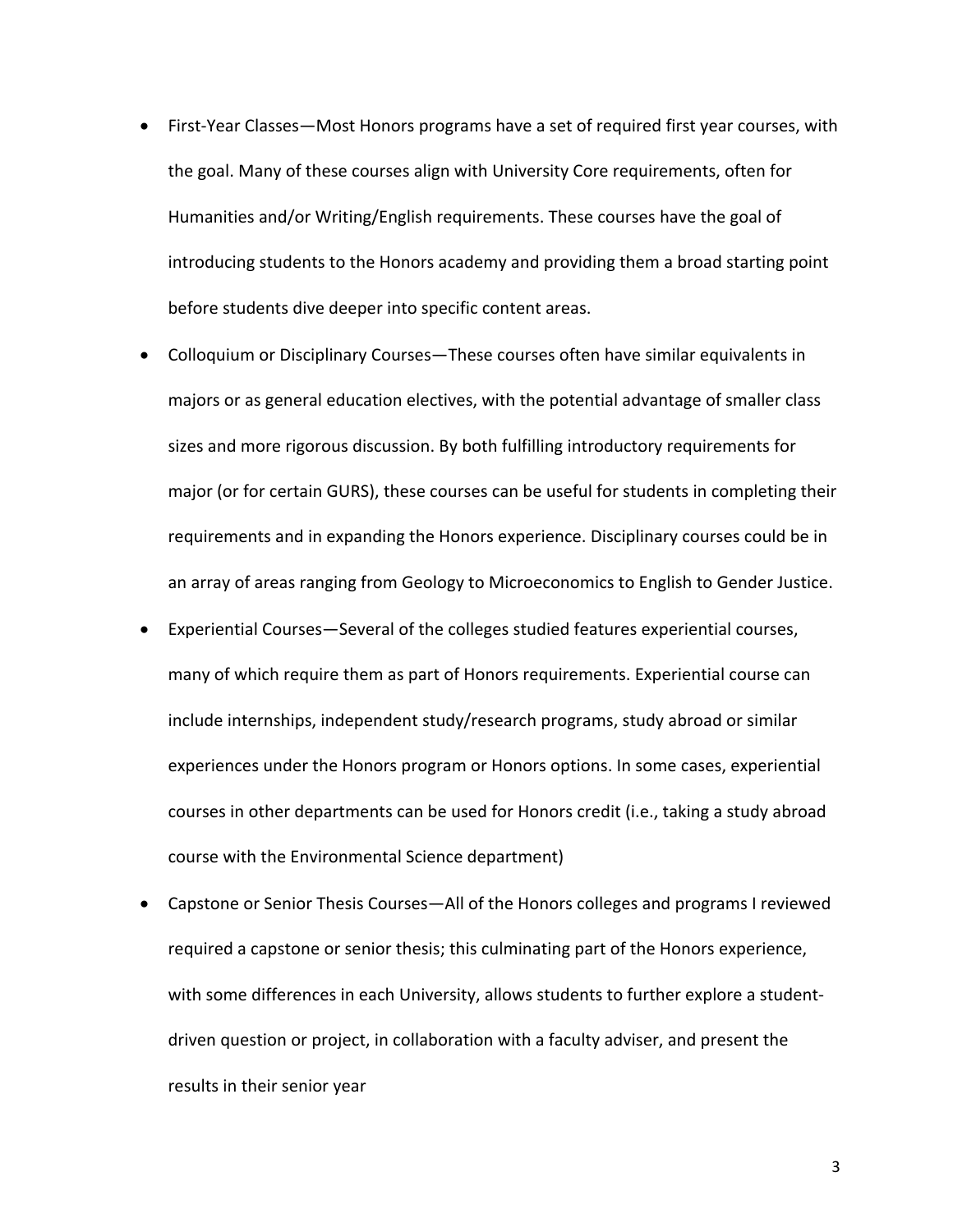#### **Context**

Honors programs would not exist without an intentional pedological approach that informs the curriculum and structure of the program. When looking at how Honors Colleges and programs can be improved for non-traditional student, it is key to look at the goals and benefits of the program in designing the curriculum and tracks students can take. For many Honors programs, the first-year sequence of classes is a key foundation of the program. Some colleges, seeking more community and more interdisciplinary connections between courses, have experimented with "clusters"—which are sets of two to three interdisciplinary honors classes that all (or many) Honors first-years take. This idea has been shown to have both advantages and disadvantages; it can help build community among first-year students and foster interdisciplinary connections (a key part of many Honors programs), but it is also logistically unwieldy, not only for students but also for faculty. The article on the issue found that faculty generally had an increased workload in clusters courses. With that in mind, it might be useful to offer different options for these sequences and courses.

While Honors students might benefit from first-year sequences or clusters, it would be potentially challenging and unrealistic for transfer students to take a full first-year Honors sequence, given the other academic requirements they need to complete. But how can colleges provide the same community and experience to incoming students? Some colleges, such as James Madison University, require a low-credit orientation class specifically geared towards transfer students. By offering a more limited introductory sequence, they aim to orient and develop connections among incoming students, and also manage to provide flexibility for nontraditional students by focusing on disciplinary (colloquium), seminar and senior capstone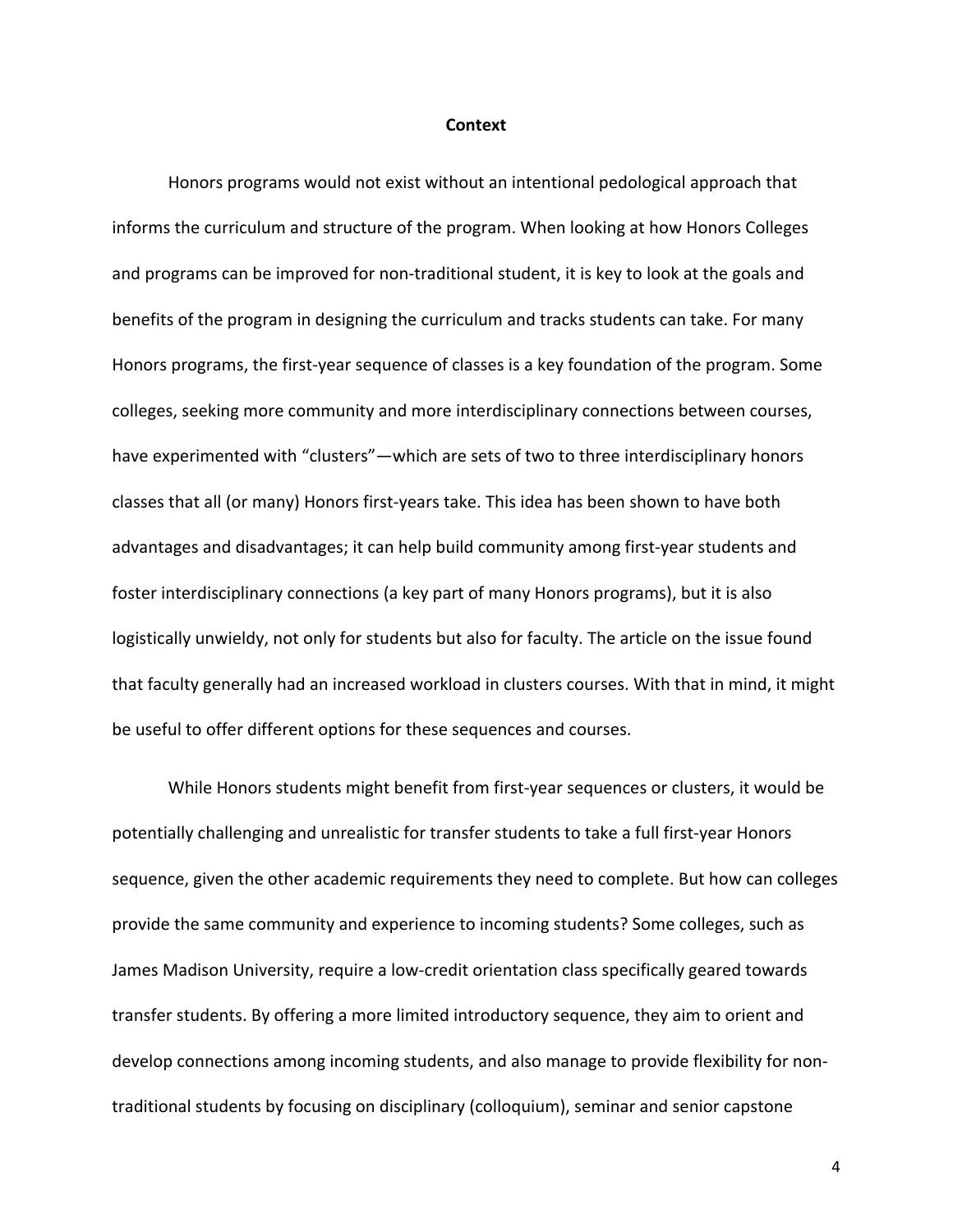courses. Beyond the academic sense, developing programs that can include transfer students in the overall Honors experience can also be important—allowing Honors students to gain from new perspectives and a more diverse student body.

#### **Why Honors**

Going back to the root of Honors, one must ask—but why Honors? One can start by looking at the personal side, in which a student evaluates all the benefits Honors might offer them. Honors programs offer smaller class sizes, more face-to-face time with faculty and advisers, and a thriving social and intellectual community. Honors programs also often provide unique opportunities, whether it is undergraduate research, study abroad programs, or even just Dog Days. Looking specifically at transfer students, as well as other non-traditional students, Honors classes and participation may be even more critical. The transition from a community college or other institution to a university can be challenging, and Honors programs can certainly help aid in the transition, especially in offering a smaller, more intimate learning community. Meanwhile, Honors programs help connect students with academic resources and a broader intellectual community, while also having the potential to foster and develop communities outside of the academy. In the academic sense, participation in Honors—and a marker of succeeding in the program, whether a minor or designation on the transcript—can be helpful for entering graduate school as well as future employers. In addition to the benefits, students must also look at the cost, which is measured (for most programs) not in dollars but in the requirements and hoops a students must jump through. Only then can a student ask whether or not they should apply and, if accepted, join Honors.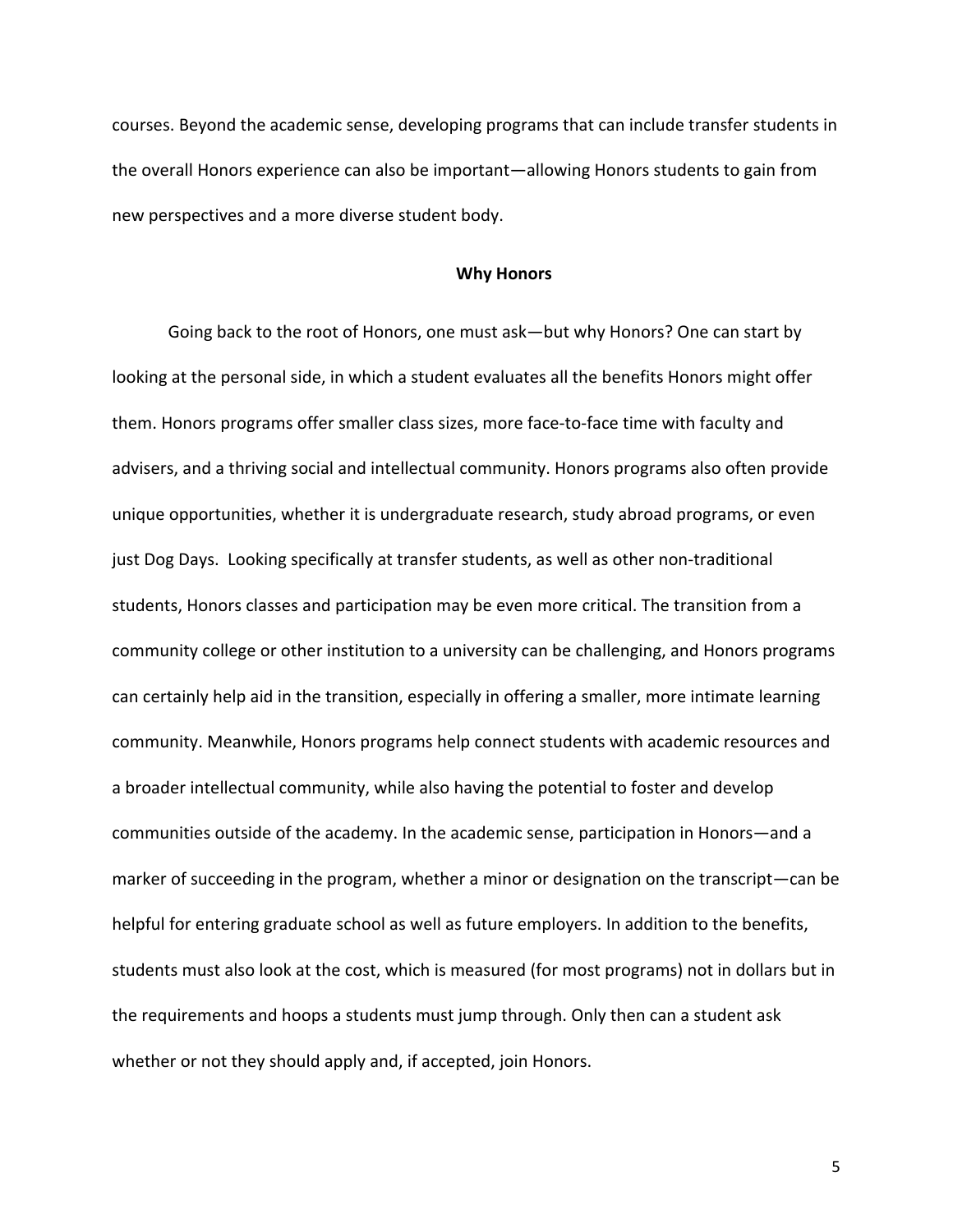But beyond the students it directly impacts and serves, ideally Honors programs also seek to grow institutions and to create hubs for intellectual growth and development. Honors students play a significant role in research and education, and Honors program can be a laboratory for new teaching methods or ideas. Honors students and colleges ultimately play a critical role in institutional development and culture and done successfully, Honors can multiply its benefits to a larger community and institution<sup>2</sup>. Honors students also are more likely to be involved in clubs and leadership on college campuses, benefitting the institutions and increasing the involvement in college life. All in all, Honors should exist as part of a greater institution rather than as a separate entity, even if Honors is considered its own college.

The benefits of Honors college are wide-ranging and unparalleled in many ways. The exact "benefits" will vary based on the college or programs, but some standard benefits include the smaller class sizes previously mentioned, discussion and seminar-based classes, unique classes that may not be offered to other students, and other events and opportunities. These benefits not only help foster an environment of intellectual discussion and curiosity for those in the Honors program, but they also extend more faculty and community opportunities, as well as easier access to faculty advising, to students in these programs. Beyond the academic components, Honors students have been shown to have greater participation in clubs, leadership opportunities, and even collegiate sports<sup>3</sup>. This can be incredibly helpful for

<sup>2</sup> Mariz, G. (2021). Unpublished manuscript

<sup>&</sup>lt;sup>3</sup> Mariz, G. (2021). Unpublished manuscript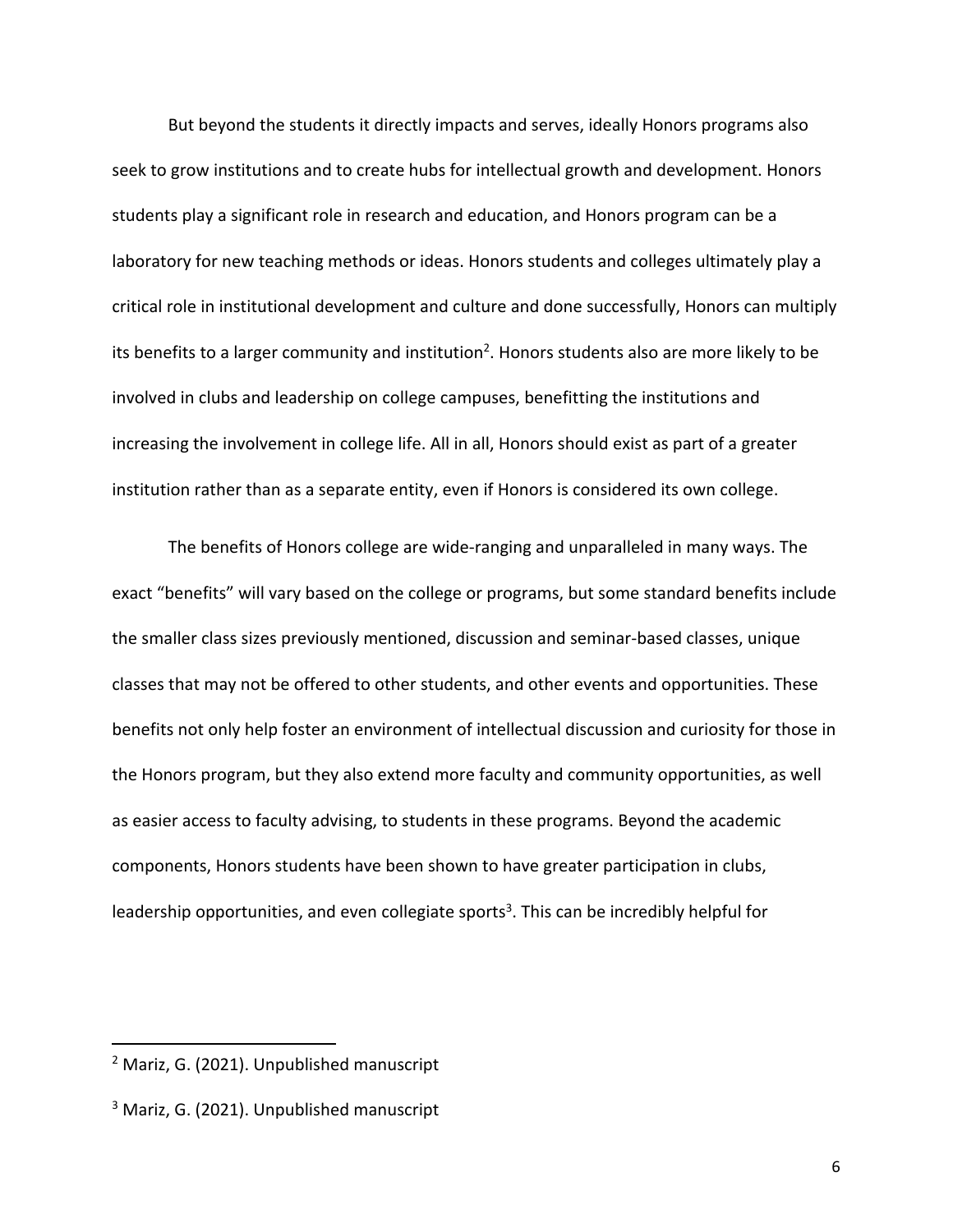students' future after college—whether it's applying to graduate schools or going straight into the job market.

# **Equity and Diversity**

Equity and diversity are critical to universities and academia. The U.S. is a rapidly diversifying and changing nation. It is important that our colleges and universities reflect the future of America, and this includes Honors colleges and programs. Honors colleges and programs should aim not only to recruit and retain, but to help thrive, a diverse group of scholars. Honors scholars should be the brightest, most curious and most driven—whether that shows in a 4.0 GPA and stellar academic recommendations, in a compelling set of experiences and knowledge they bring to a university, a cause they pioneered and make an impact, a club and area of interest they have demonstrated significant accomplishment in or something else- and represent the University they attend as well as the wider community. Transfer students are a key part of the diversity and equity piece, not only because they can compose a major part of a university's enrollment, but they are more likely to be first-generation and more likely to be a Pell Grant recipient (a measure of economic diversity at colleges and universities). At Western Washington University, about 38.4 % of transfer students are first-generation, while 28.6% are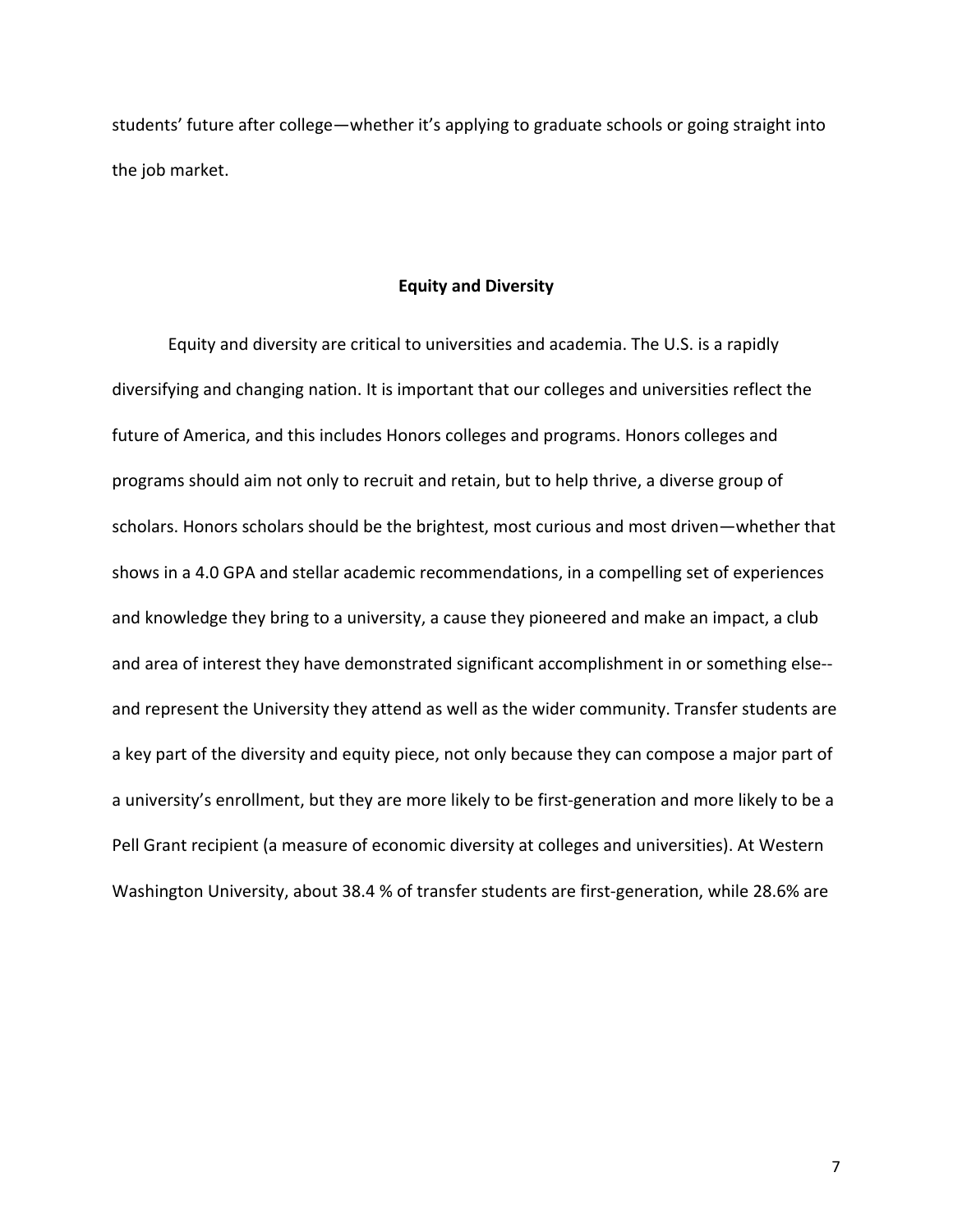Pell Grant eligible. This compares to only about 28% of first-year students being first generation, and about 24% being Pell Grant eligible<sup>4</sup>.

Recruiting and retaining diverse student is not only key to the university mission, but it is also beneficial for other students to learn new perspectives and ideas. Non-traditional students can bring new and different outlooks on important topics, something that is key to Honors. A student who was a parent before going back to college, for example, could bring new perspectives and take conversations to a new level in Honors courses and programs. In asking these important questions about Honors, it is key that we look at and evaluate the benefits of diversifying the students within Honors colleges and programs, and work not only recruit and enroll students from diverse backgrounds, but to ensure our pathways and structure are setup in a way that sets them up for success and to gain from the courses and experience they partake in.

# **Running Start and Transfer**

How the courses requirements of Honors colleges and programs fit into the plans and course selection of Running Start and Transfer students is complicated. First-year classes, while interesting, often duplicate General Education Requirements. One must examine the goal of Honors program, and what they hope to achieve, to better understand how important requiring these first-year courses are. These courses can add a significant credit requirement to these

<sup>4</sup> Western Washington University. (n.d.). Office of Institutional Effectiveness. Retrieved June 14, 2022, from https://oie.wwu.edu/factbook/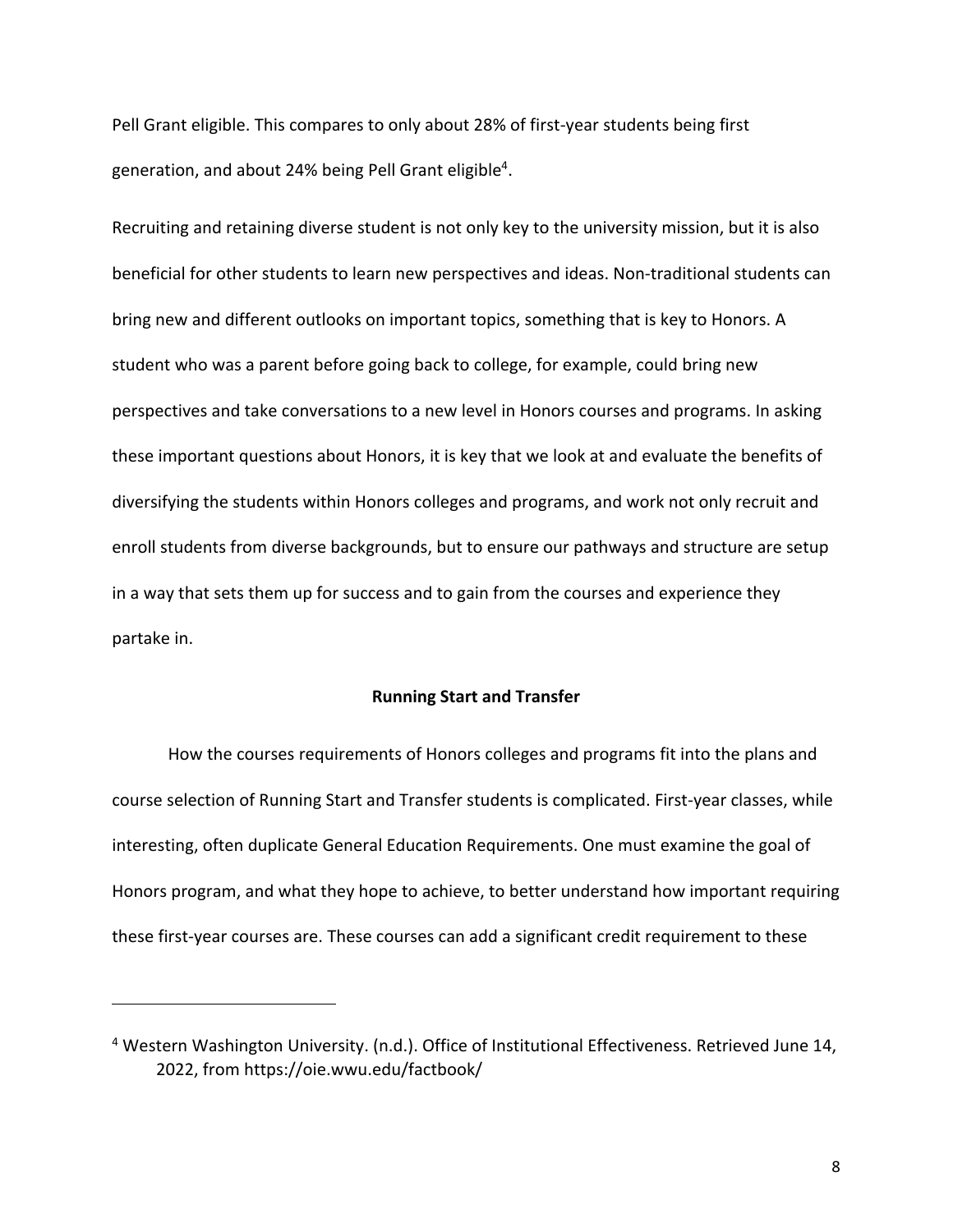students, especially for more credit-intensive majors. On the other hand, it can also be an important foundation to an Honors college, helping to provide a broad overview of a subject and the greater Honors academic program. It can also be important socially and for networking. Some colleges waive these outright for Honor Students with a Direct Transfer Agreement (DTA) degree, while others simply allow students to petition (request) replacing or waiving the course. Other colleges offer a different "track" for non-traditional students that is less creditintensive, and often does not require the first-year sequences.

Disciplinary classes and colloquia, which often have options that can fulfill major requirements, fill a similar niche. They can offer a unique experience, in providing an Honors community while allowing student to take or explore a class in a specific disciplinary area. If a transfer or Running Start student comes in with limited experience in a major (or minor), strong, small-enrollment introductory classes can be useful for them. On the other hand, it can be challenging for some students, adding an extra requirement for students who have already taken introductory courses in their major/minor, which may make the Honors program less appealing to enroll in for these non-traditional students.

Seminars, a key part of the philosophy for Honors programs/colleges, generally add extra requirements for all students, beyond major or core requirements. Seminars offer the chance to home in on a topic in an intimate environment, with courses that often focus on specific topics. Since seminars are interdisciplinary, they usually are not duplicative of courses a student has already taken and are a key component of most Honors programs and colleges. Many Honors programs and colleges, if they do not waive disciplinary or first-year requirements for non-traditional students, will allow students to request replacing these courses with a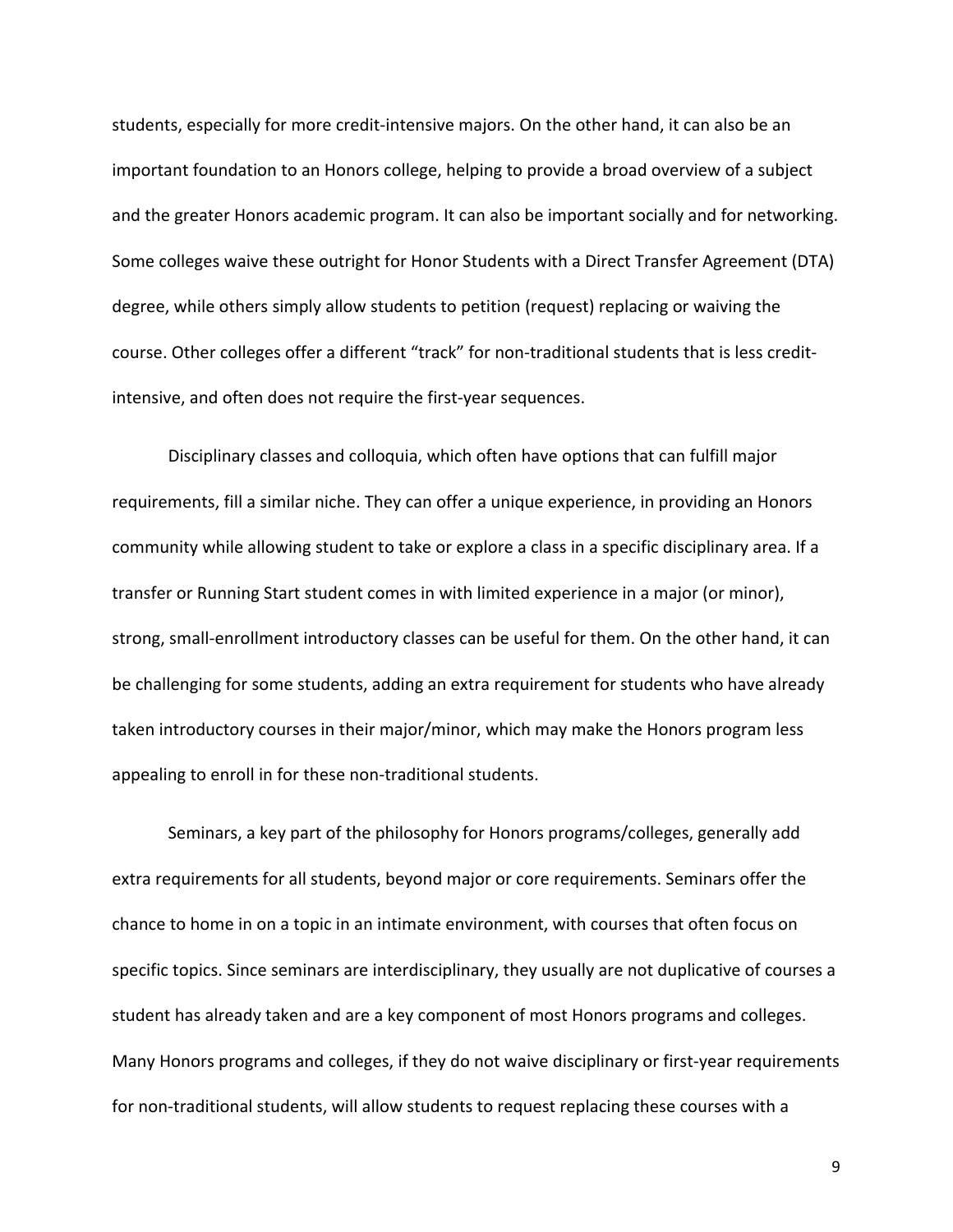seminar. This can be a useful option for transfer students, since it allows them to explore a variety of topics without being duplicative or similar. Since these courses have significant intellectual rigor and allow exploring topics that might be outside a standard course catalog, they can be valuable and important to Honors curricula.

Capstones or a senior thesis are also a key part of many Honors programs and colleges. Capstones, though students may opt to take a higher number of credits, generally only require a minimum of two or three credits to complete, though students often have the option to take more credits or take classes prior to their capstone in preparation for the project. Capstone are required in all Honors colleges and programs to all types of students, with the idea that this culminates the Honors experiences and shows both independent learning as well as intellectual growth.

# **Curricular Pathway Patterns**

For all the commonalities we see in Honors programs regarding their structure of their curriculum, the goals and visions they aim to achieve, and the scholars they support and build, there are significant differences in the curricular requirements and different tracks (if there is more than one) that each Honors College or program offers. To better understand these differences—credits for an Honors minor range from 29 to 60 quarter credits, and policies for transfer students vary greatly—I created a table based on Honors websites as well as conversations with Honors leadership. This serves to help us better visualize the differences in the programs and the different tracks offered to Honors students at different colleges and universities.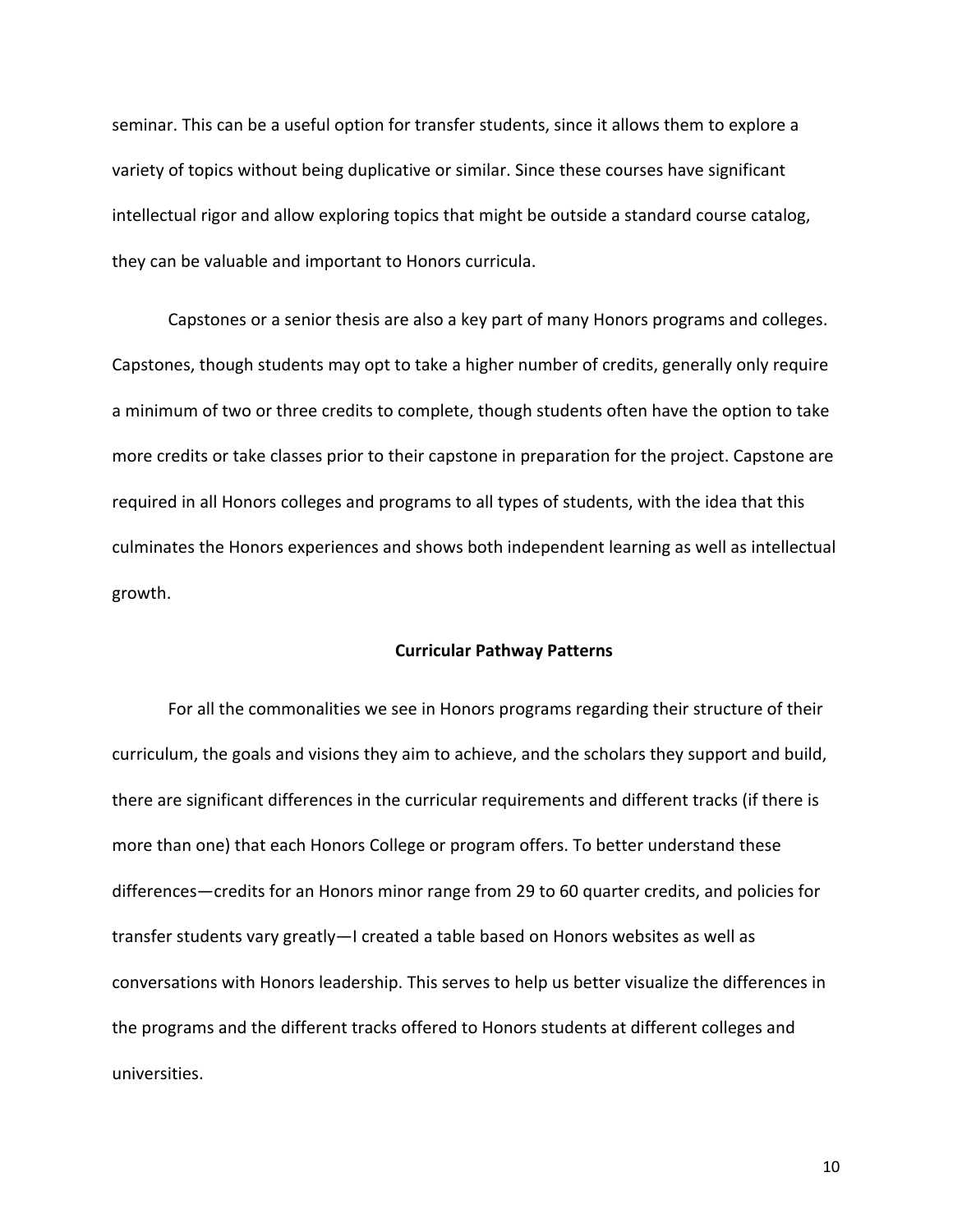There are several different types and structures of tracks offered by schools, each with its own philosophy. While these categorizations provide a general understanding, it is important to recognize each category is not exhaustive. Within each category, there are differences in the exact curriculum requirements and which requirements can be fulfilled by college classes, or by AB/IB classes (and test scores) in some cases. The first pattern we recognized is **multiple tracks**. Secondly, we'll explore Core Curriculum tracks. Lastly, some places offer both a Core Curriculum and other tracks.

# **Multiple Tracks in Honors Curricula**

Several colleges and universities offer several different tracks for students, offering two or three different tracks to fill different student needs and niches. The terminology for this varies, with some universities using terms such as a minor, capstone, and Honors with distinction, but essentially these tracks offer a shorter, less intensive option aimed at transfer students or, in many cases, Running Start students who come in with an associate degree or a significant number of transfer credits. While the highest track, such as an Honors Minor, comes with the highest signifier, students can benefit from the Honors experience in all track and usually will receive some type of Honors designation on their transcript and their diploma upon graduation.

The smallest path, often starting with only 15-25 quarter credits, offers a relatively feasible add-on to a major for a transfer student. These programs aim to expose students to an in-depth Honors curriculum while also allowing for more flexibility and a lower number of credit requirements. Usually containing seminar and senior thesis courses., some colleges also require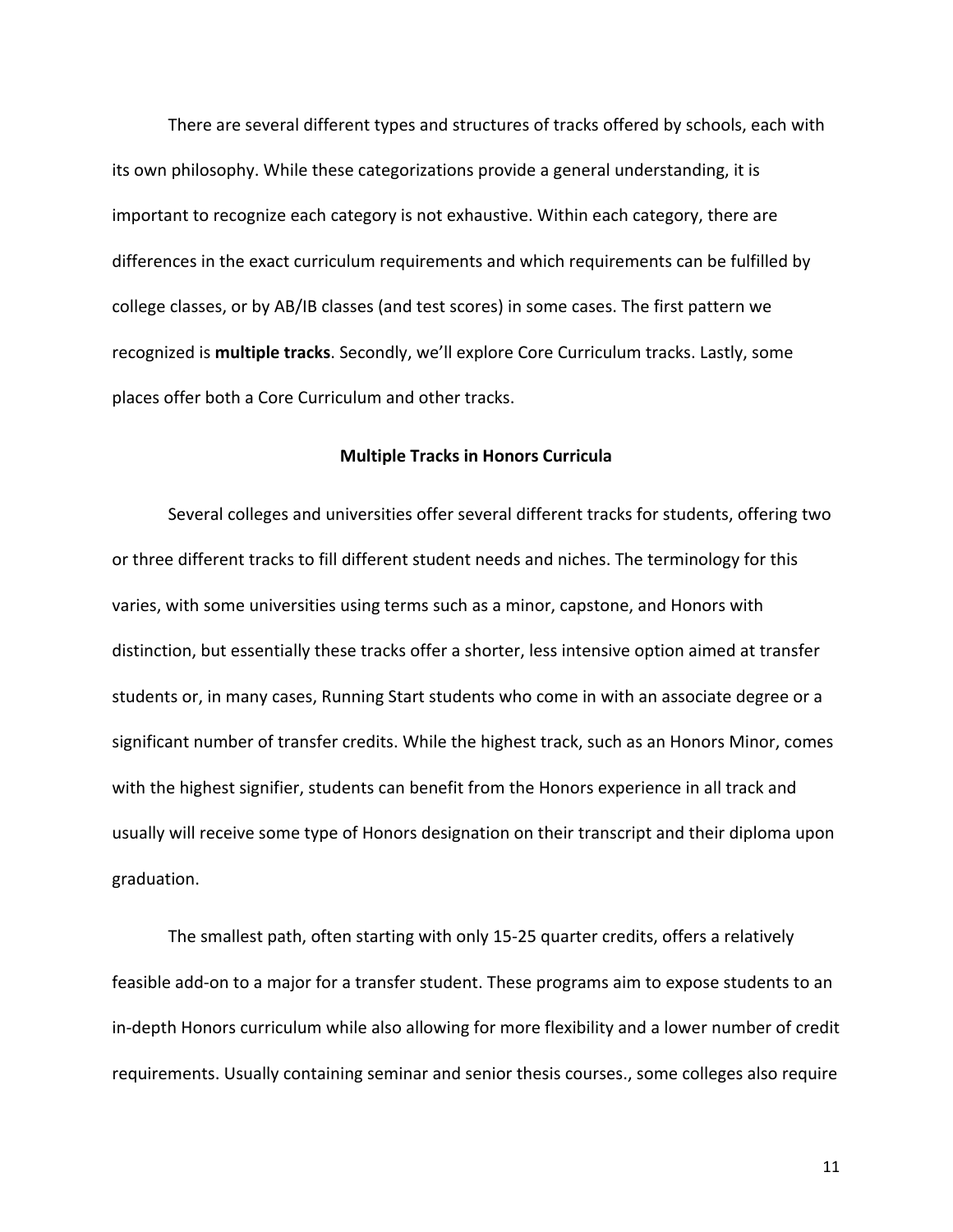all students (including transfer) to complete an orientation or introduction to Honors. Colleges will then also offer a higher-level path, as well as a medium-level path as an option. These programs are more comprehensive, often requiring 35 to 45 quarter credits and generally aim to supplement part (but not all) of the core curriculum at a college.

Many colleges that previously only offered one track now offer multiple tracks with more flexibility, with the goal of diversifying their applicant and broadening the type of students enrolled in their Honors College/Program. These pathways can be critical to transfer students, as more strict requirements would often be hard or even impossible to complete in addition to major(s) and/or minor(s) that students need to be complete. While an Honors Distinction or designation may not look quite the same on the diploma as a minor, these programs nonetheless have the potential to expose students to an in-depth Honors curriculum, which will often include seminar courses, disciplinary or colloquium courses, and a capstone or research project.

Adding onto the offering of multiple tracks, some colleges also offer Multiple Tracks with a Core Curriculum. These colleges, often larger Honors colleges, offers a Core Curriculum (generally for an Honors minor) and offer other tracks to Honors students. In a sense, these colleges try to offer the best of best worlds: a comprehensive and in-depth curriculum that can substitute for GERS, and less intense tracks aimed at being easier to complete for transfer or running start students.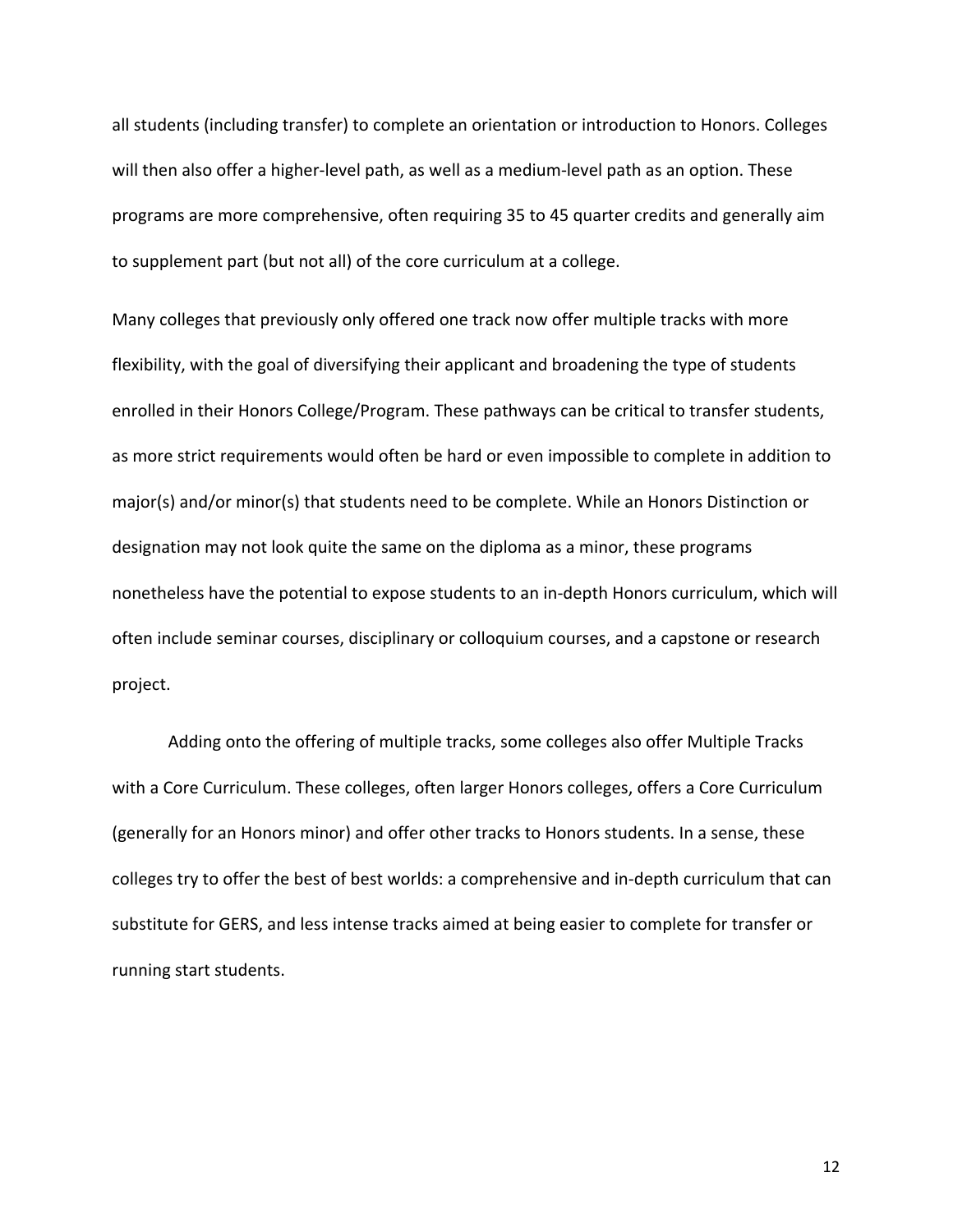# **Core Curriculum**

For several colleges, Honors exists as a stand-alone college, completely replacing, or significantly substituting for, the university core requirements. Where colleges such as Western Washington University offer an Honors program that may substitute for part of the university Core Requirements (also called "General University Requirements", or GURS, at many places), students in these colleges will take almost all of their core requirements with a cohort of fellow Honors students. In some colleges, part of these core requirement may mean students end up taking regular classes and opt in for a "Honors" option where they complete a general education course while doing extra work as part of a contract with the professor. In other colleges, such as University of Oregon, students will take their classes only with other students in the Honors cohort.

These programs can be useful as they offer smaller, more in-depth classes for the entire core curriculum as opposed to only taking part of the curriculum in a Honors Program. While they have a significantly higher number of credits required (generally 45-60 quarter credits), if they fulfill the General Education Requirements, it may end up being the same number of credits as a student would usually take. More courses could also help students get a broader Honors experience, as well as allowing students to connect and get to know their fellow Honors students, due to the nature of taking so many courses with other Honors students. These programs, since they only offer one options for fulfilling Honors Requirements, may be less accessible or more challenging to complete for transfer or Running Start students. To mitigate this issue, some Honors Colleges with this model will let transfer students (and sometimes high school students entering with AP or IB credit as well) use their credits to fulfill some of the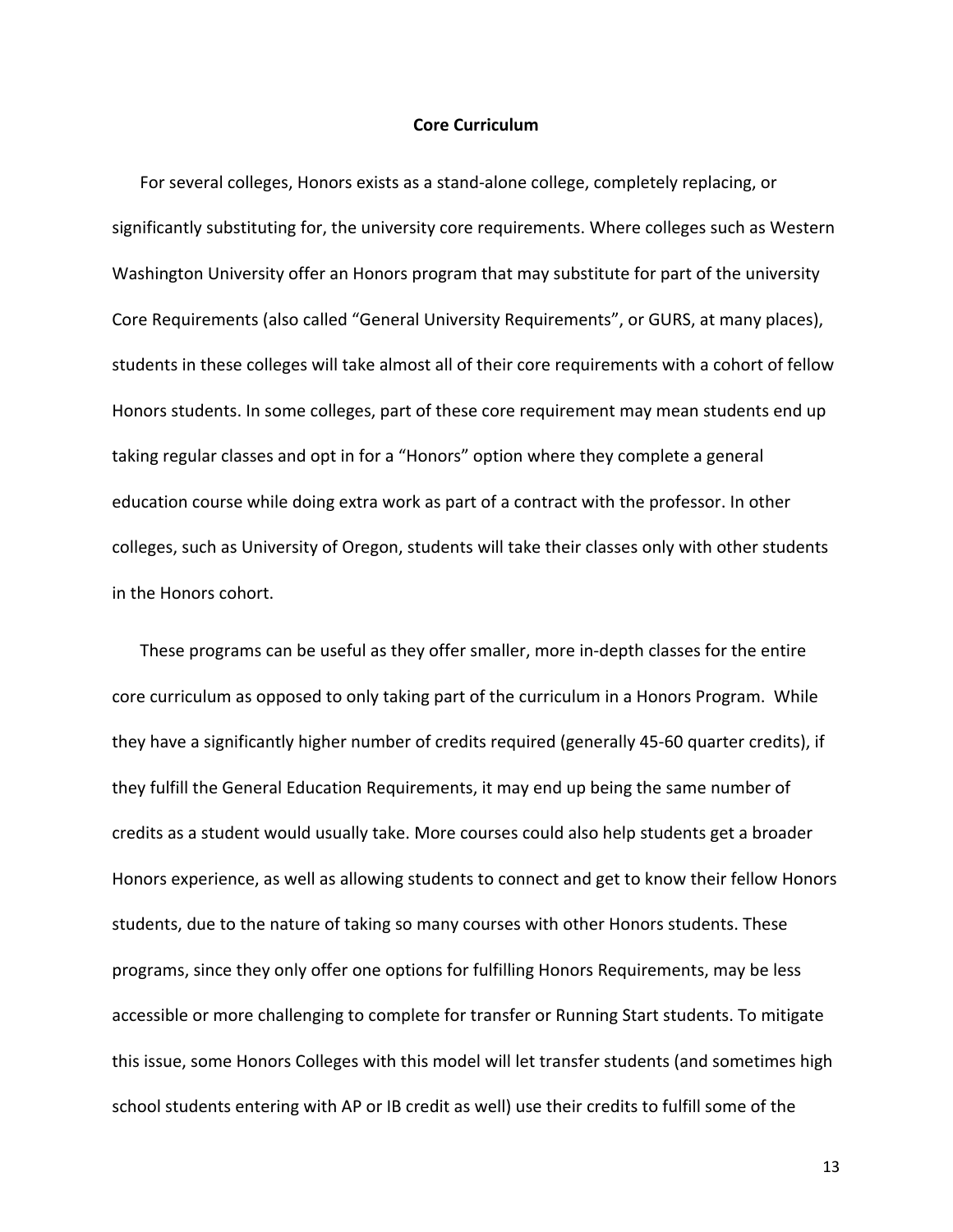requirements. Typically, these programs allow students to waive some of the disciplinary (or colloquia) or replace those courses with upper-division seminars. While this may make it somewhat easier to graduate on time, it is nonetheless still often more challenging for transfer students or Running Start who have already completed all or most of the University Core Requirements.

| College    | Curriculum Type        | <b>Top Track</b>           | Mid Track       | <b>Entry Track</b>    |
|------------|------------------------|----------------------------|-----------------|-----------------------|
| CWU        | Core + Multiple        | Core Curriculum (50        | Minor (34)      | <b>Upper Division</b> |
|            | tracks                 | credits)                   |                 | (15)                  |
| EWU        | <b>Standard Honors</b> | 27 Credits                 |                 |                       |
| Gonzaga    | Core Curriculum        | 48 Credits                 |                 |                       |
| <b>UO</b>  | Core Curriculum        | 60 Credits (Minor)         |                 |                       |
| <b>MSU</b> | Multiple tracks        | <b>Highest Distinction</b> | Distinction (30 | Academic              |
|            |                        | (42 Credits)               | Credits)        | Achievement           |
|            |                        |                            |                 | (24 Credits)          |
| <b>JMU</b> | <b>Standard Honors</b> | 37 Credits (Honors         |                 |                       |
|            |                        | Scholar                    |                 |                       |
|            |                        | Designation)               |                 |                       |
| <b>WWU</b> | Multiple tracks        | Minor (29+ Credits)        | Distinction     |                       |
|            |                        |                            | (14+ Credits)   |                       |

# **College Profile Table**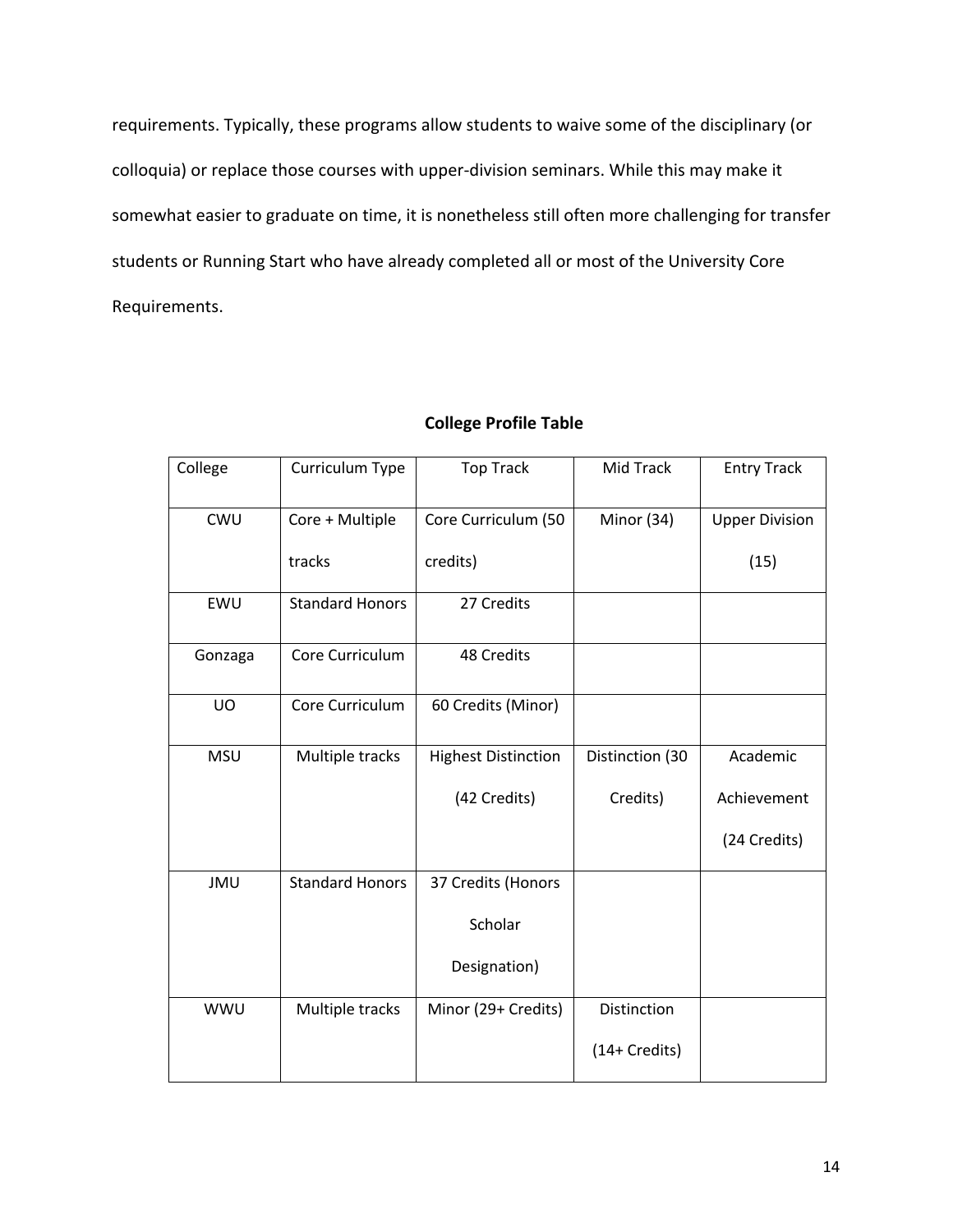| WSU        | Core Curriculum       | 49+ Credits |  |
|------------|-----------------------|-------------|--|
| Whatcom CC | Community             | 6+ Credits  |  |
|            | <b>College Honors</b> |             |  |

# **Methods**

With the goal of surveying and studying a wide, but diverse, range of colleges, I created a list of eight public and private university Honors colleges and programs, with the goal of studying colleges that were similar to Western but had different characteristics that could serve to contrast with it as well as to gain new perspectives. The list was started based on the Western Washington Honors College Comparison Table, which was used for previous comparison purposes by the WWU Honors College. Using the list as a starting point, I aimed to include colleges from different regions, to include least one private college or university, and to several colleges within Washington, which would likely also serve some Running Start students (Running Start/dual enrollment courses is relatively unique to the Pacific Northwest). The colleges sampled included the following: Central Washington University, Eastern Washington University, Gonzaga University, James Madison University, Washington State University, University of Oregon, Montana State University, California State San Bernardino, and Cal Polytech SLO. In addition, I also added on a community college, Whatcom College, to better understand the roots for many of the transfer students on which I focus in this study.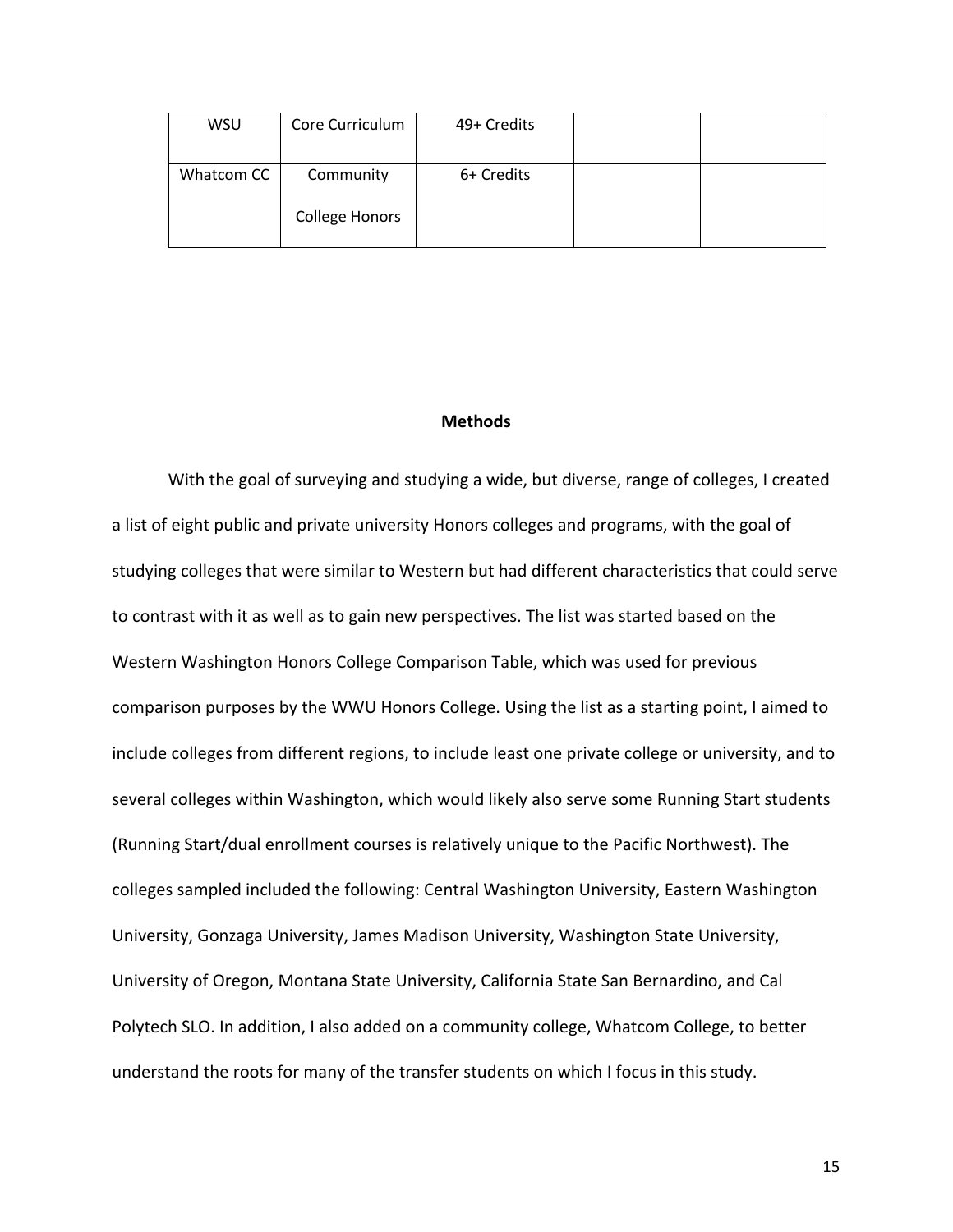#### **Contact**

I started by looking at each college's website to better understand the context and requirements for each individual program. I then attempted to contact each University by connecting with the Honors Director/designee and asking if I could schedule a conversation to learn more about Honors at their institution, and to aid in my research. I contacted eight Universities in total and ended up managing to talk to them on Zoom/Teams or have a conversation via email with five (WSU, CWU, Gonzaga, James Madison, UO) of them. For most of the colleges, I met with the Director or Dean of the Honors College; for several, I met with an Associate Director who specialized in outreach or student recruitment, and their curricular requirements. By talking to the people leading the programs, I was able to gain a deeper perspective and better understand the different Honors pathways as well as the rationale for the curricular requirements and structure of Honors at each institution.

In addition to talking to Honors programs at universities, I also reached out to two community college honors coordinators, aiming to get a perspective of the other side of transfers. I was able to talk to the Honors Program Coordinator at Whatcom College, which was helpful to look at how their content and program is run, as well as how partnerships with community college might be created. In looking at the coursework and learning in a community college setting, we can better unravel how universities can best support transfer students in their curricular requirements. Despite differences in mission and student body, many of the principles and foundations of Honors programs and colleges are the same regardless of the institution—the community college I looked at had a goal of fostering intellectual curiosity,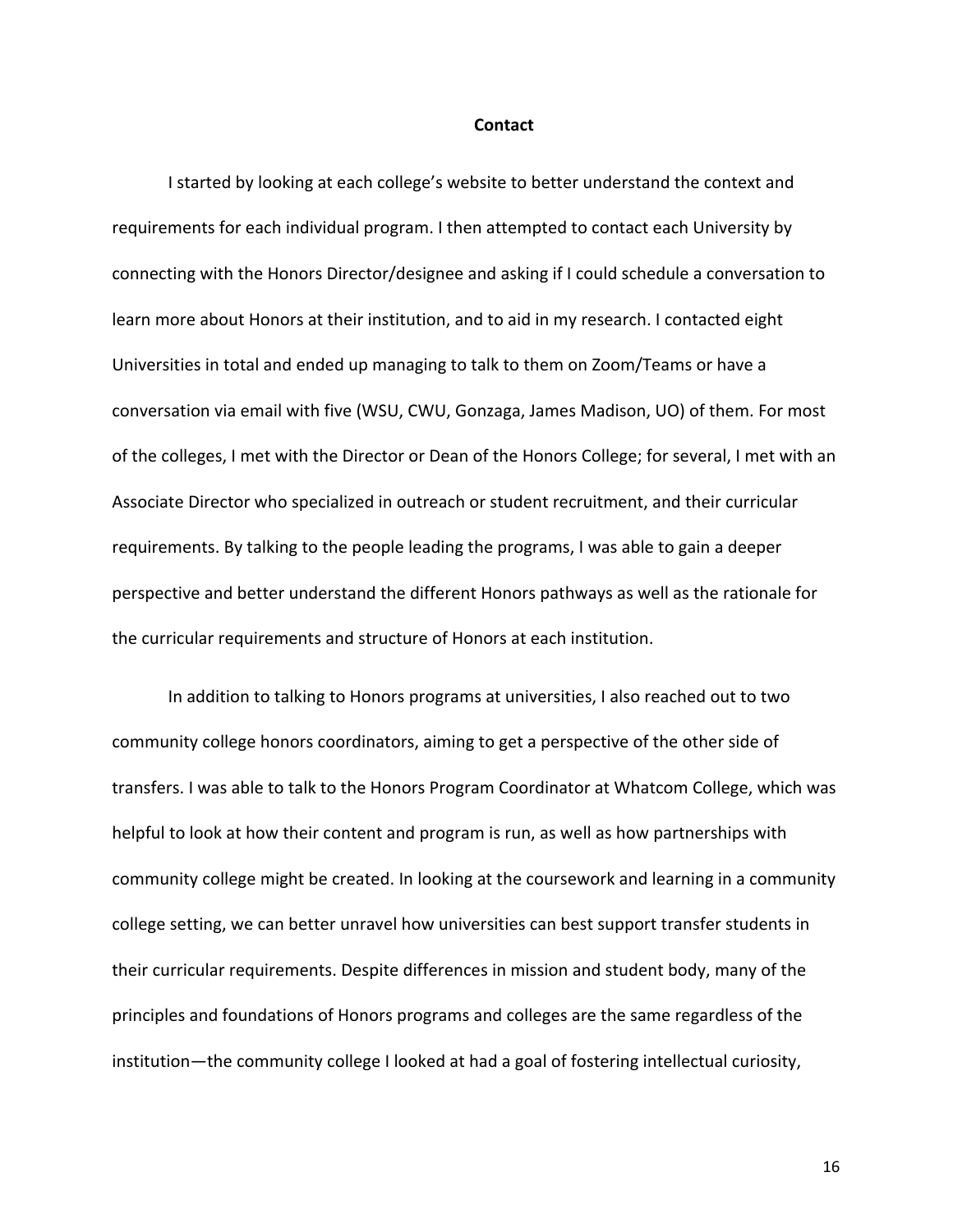interdisciplinary learning, and most of them had both seminar courses and the option to do student-led projects with a faculty adviser.

# **Washington State University**

Washington State University has a large, comprehensive Honors College. Washington State University has a comprehensive curriculum with one track and the same requirements in place for all students<sup>5</sup>—regardless of if they are a transfer student, Running Start Student, or traditional college freshmen. In deciding to have the same requirements, Washington State University thought it was important to fulfill a wide breath of coursework and ensure every student get exposed to the Honor experience, rather than just checking off boxes. Washington State University does accept some community college classes (as well as some AP/IB classes) to fulfill the 200-level Honors requirements, allowing those students to lighten the load. Since Running Start students haven't been exposed to the. Washington State University has a relatively small number of transfers, with some of the transfer coming in through community colleges that it partners with, including Walla Walla College, and Spokane Falls College (which has a shared campus with WSU). These colleges have their own Honors Programs and have an agreement in place with Washington University allowing for a more "seamless" transfer to the Washington State University Honors College and offer students a guaranteed scholarship as part of the agreement.

<sup>&</sup>lt;sup>5</sup> Washington State University. (n.d.). The Honors College. Retrieved June 14, 2022, from https://honors.wsu.edu/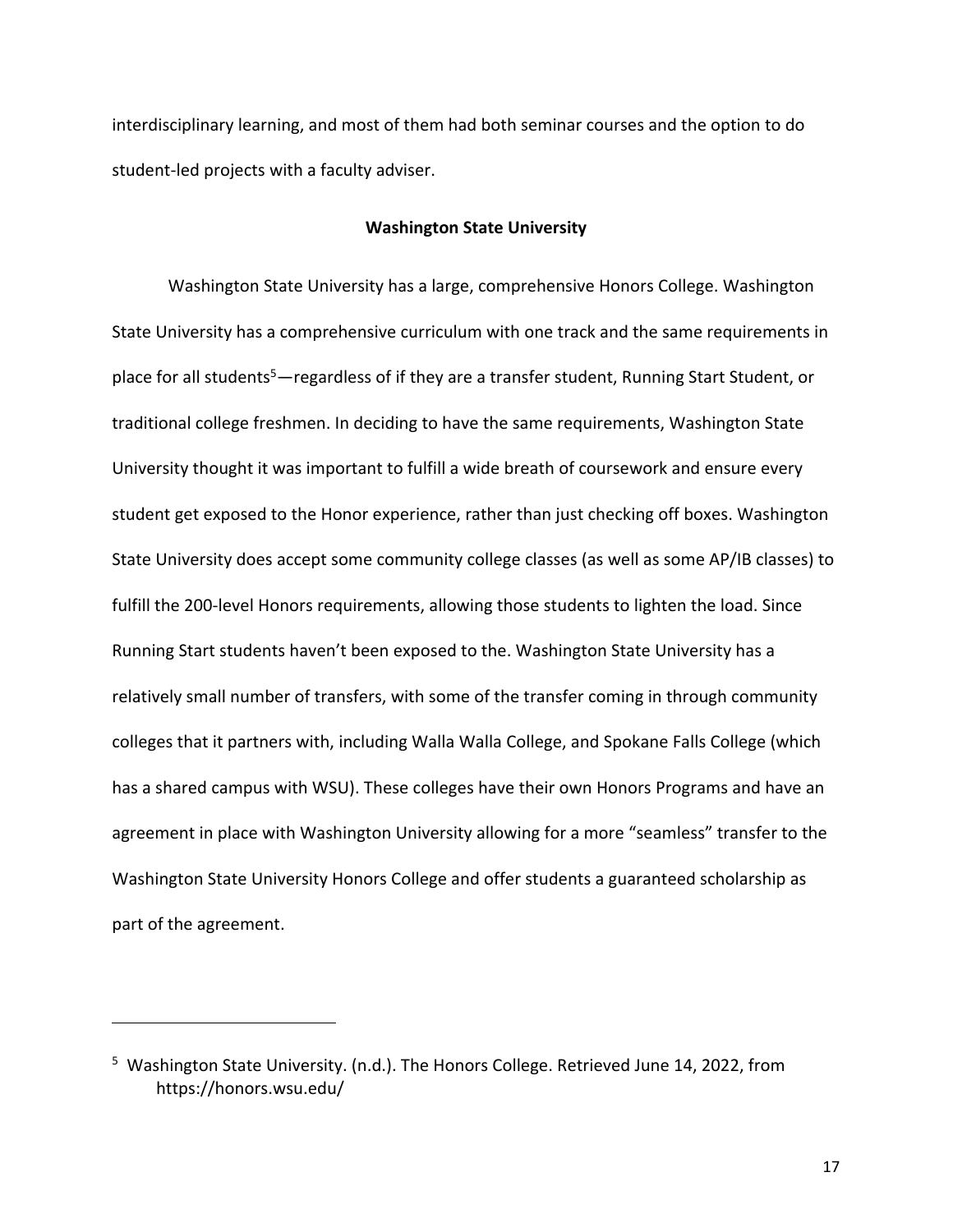# **COVID-19 Pandemic Transfer Background**

One important angle, as we continue to look at the future of higher education, is the impact of the COVID-19 pandemic on community college transfers and students coming in $<sup>6</sup>$ . The number</sup> of transfer students has been lower at Washington State University, and many other universities, as the challenges of the COVID-19 pandemic have impacted finances, mental health and enrollment in student populations. Curricular requirements and structures will need to look at the changes the COVID-19 pandemic has caused for students, as well as the disproportionate impact it has on certain communities. Taking a closer look, Whatcom College saw a significant drop in Honors enrollment during the pandemic (from about 120-130 students a year to around 60-65 a year), likely in large part due to limited in-person classes and interactions that can be critical for recruiting and encouraging students to join Honors. When there is a smaller pool of students at the community college level, we can expect to have lower numbers of transfers into Honors. Considering the pandemic's impacts, and the events of the past two years, will be critical as we look to recover and make changes to academia that prioritize students, wellness and equity. Looking directly at Western Washington University, we saw a general decline in transfer students over the past 2 years. The decline has been particularly pronounced at the community college level, with Western Washington University seeing a drop in the percent of transfer students coming from community and technical

<sup>6</sup> Carioca, M. D. F., Stahl, W., & Khalil, N. (2021, July 12). *How the Pandemic Has Changed Us and Higher Education*. Harvard Business Publishing Education. Retrieved June 14, 2022, from https://hbsp.harvard.edu/inspiring-minds/how-the-pandemic-has-changed-us-andhigher-education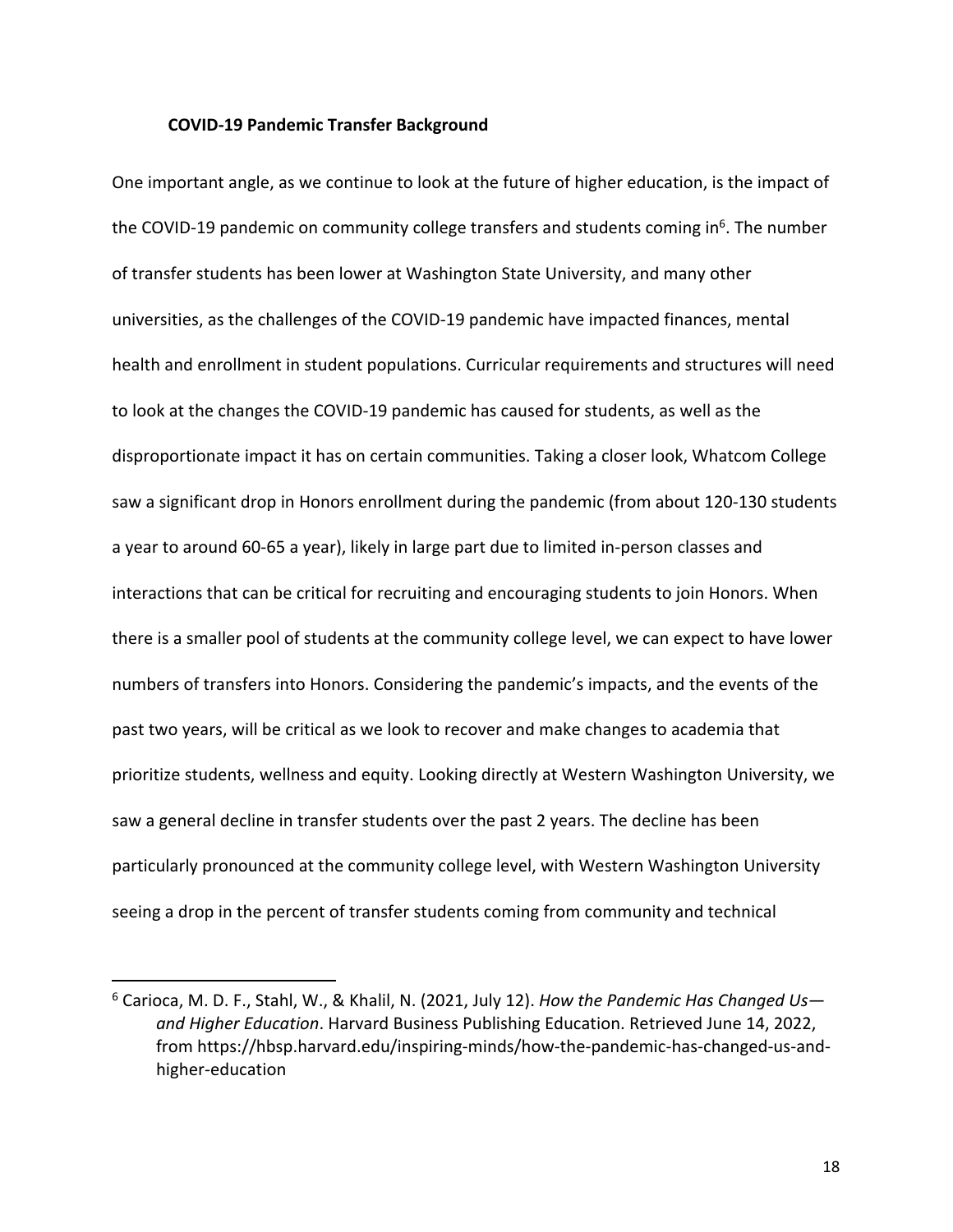institutions (80% to 70%). There are certainly many reasons to explain this trend, but a significant factor may be the economic and family situations of people in community college who may have limited incomes and resources.

# **Central Washington University**

Central Washington University's Douglas Honors College (DHC) stands out by offering not two but three Honors tracks for students<sup>7</sup>. CWU's approach to Honors is centered on the diverse student population it serves, a population that has a significant number of transfer students and that is majority first-generation, with the goal of offering access and flexibility to students. Students entering the Honors College have the options of three different tracks, which include the "Core Curriculum" (fifty quarter credits), the Minor (thirty-five quarter credits), and lastly the Upper Division track (which is fifteen credits). By offering so many different tracks, Central's Honors college aims to make it accessible and appealing to nontraditional students who might already have a transfer degree or a high number of credits, making it more feasible for those students. This is also potentially helpful for students with intensive majors (for example, Engineering or Computer Science), who might fit it challenging to complete the entire program in only two or three years. Although it aims to serve all populations, it still might be challenging for some students to be able to complete as well as their major requirements if they arrive with ninety or more quarter credits. The Honors

<sup>7</sup> Central Washington University. (n.d.). *Welcome to the Douglas Honors College*. Welcome to the Douglas Honors College | Central Washington University. Retrieved June 14, 2022, from https://www.cwu.edu/douglas-honors/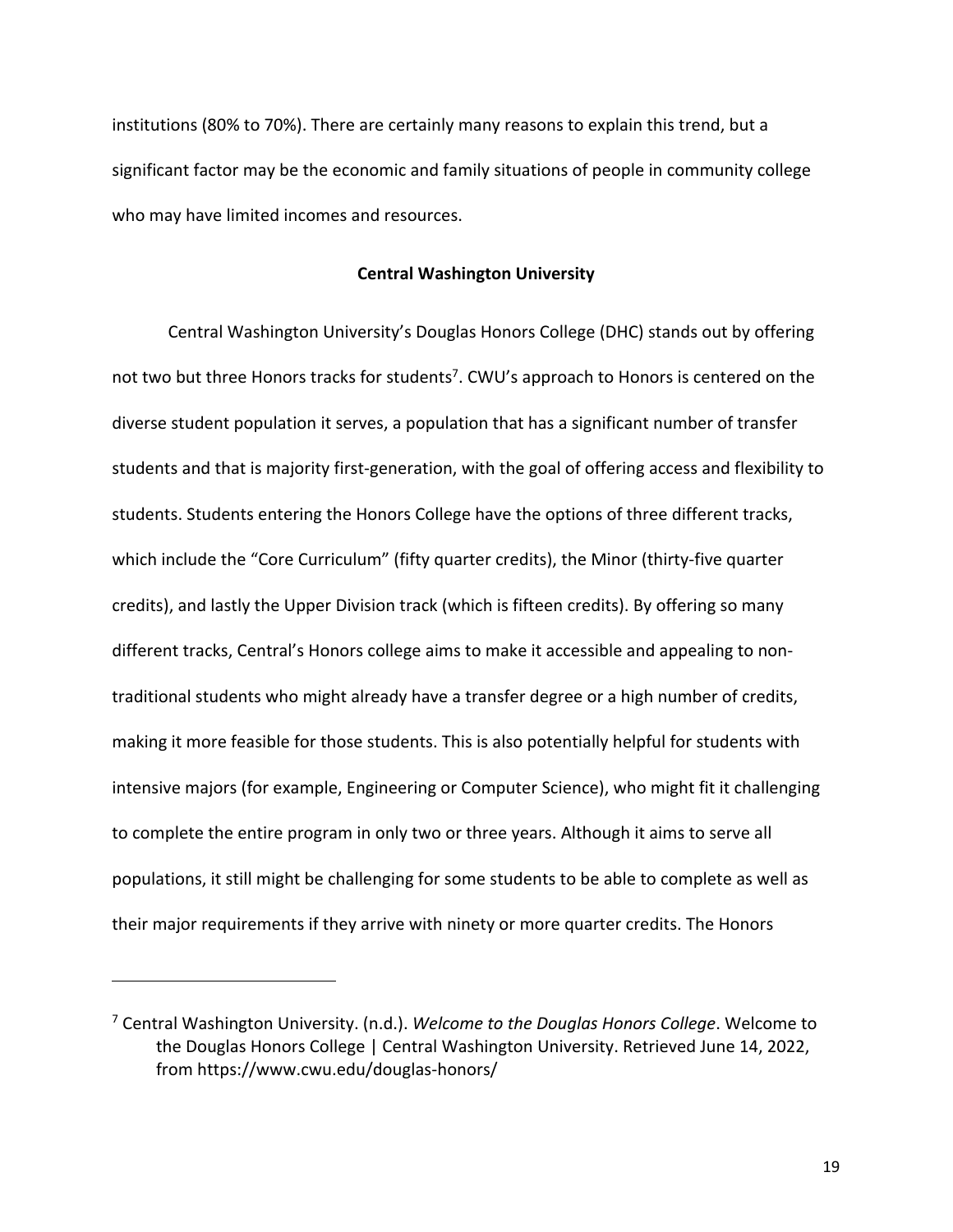program at CWU aims to recruit and retain a diverse range of students and has made a point of promoting the Douglas Honors College to all students and families during visit and admission days. By partnering with families and inviting them to be part of the Douglas Honors College, CWU aims to diversify the DHC and ensure it reflects the student body.

# **James Madison University**

James Madison University, the only East Coast university I studied, offers one track for students and has also established partnerships with several Virginia community colleges. Their Track II track is 24 semester credits (about 36 quarter credits) and includes Honors Seminars, Electives, and a Capstone Project<sup>8</sup>. Electives include seminars, Honors-specific sections of courses (i.e., Honors English 102 or Honors Biology 101), Honors-designated courses, and Honors option courses. Something somewhat unique that they offer is an "Honors Option", allowing students to regular, general education courses as "Honors Electives" by completing extra work or more in-depth assignments. This allows for more flexibility, though some might view it as simply more work rather than more discussion or in-depth thinking. To support all students, JMU Honors provides advising and support to students as well as an Orientation class specifically geared towards transfer students. JMU also has an experiential/diversity requirement, which aim to honor all students' experiences and can be any number of courses that meet the requirement. James Madison University has made the decision to offer one track so students could have a full experience, and to streamline the pathways for students.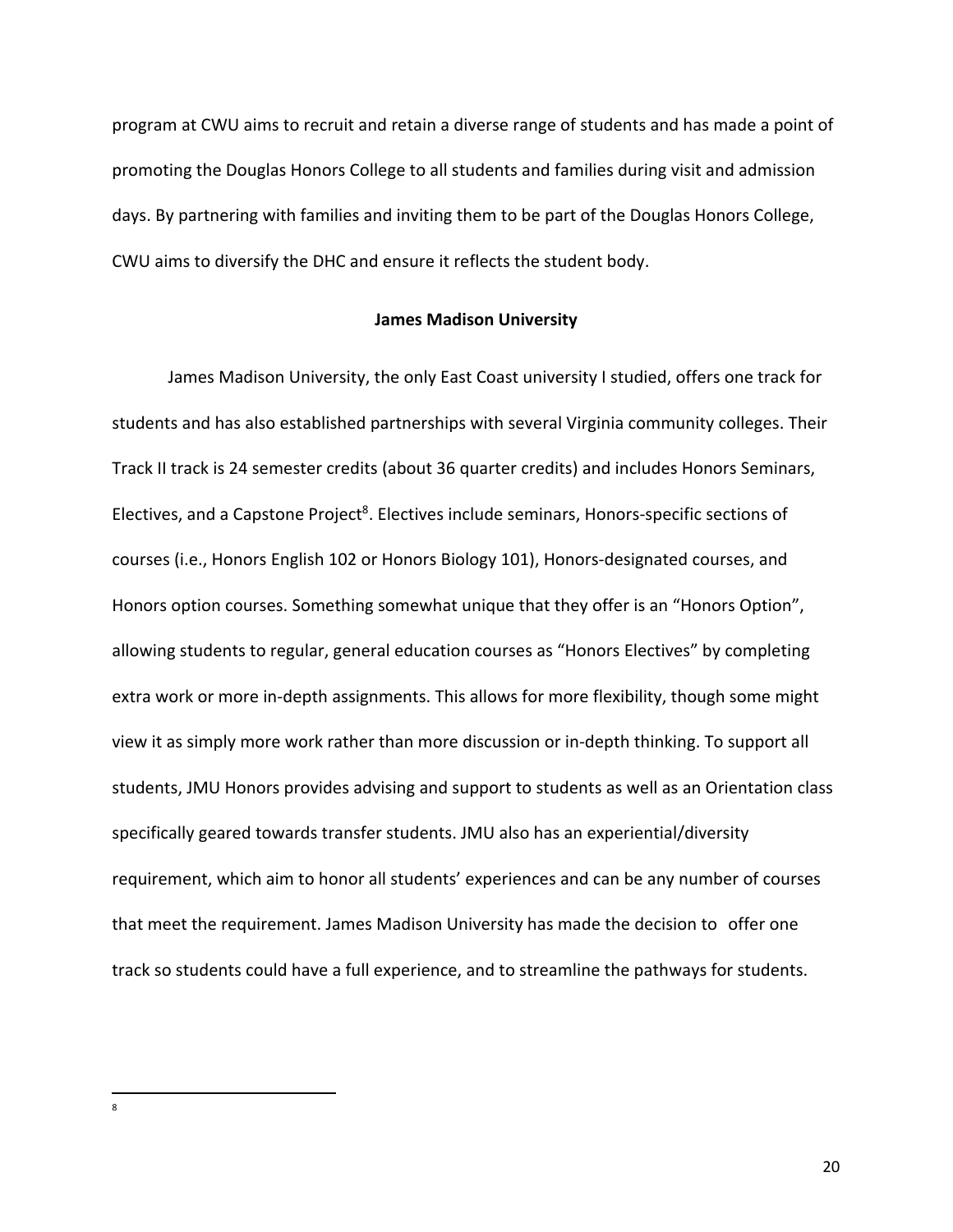# **University of Oregon**

University of Oregon has one of the larger Honors Colleges in the Pacific Northwest enrolling approximately 1600 students in the Clark Honors College. As opposed to other colleges and universities where the Honors College has the same tuition—or (in the case of Gonzaga) even offers students selected to participate a scholarship—University of Oregon charges "differential tuition" for Honors, with the rationale that the benefits such as smaller class sizes, faculty advising, and special events and opportunities increase costs to the University and the costs should be put back to the students. University of Oregon has the most comprehensive curriculum of the institutions studied, with a total of 62 quarter credits required for the Honors, replacing the Standard Core Curriculum (or "GERS").

Having a wide range of Honors courses, from in-depth seminars to numerous courses in a variety of subjects areas and allowing students to complete their entire core curriculum in Honors, certainly can have substantial benefits and goes beyond what many other Honors colleges or programs offers. The Clark Honors is also notable in the opportunities it offers students, including funded internships, research experiences with professors, and other benefits. The Clark Honors College has several unique programs, including a Prisoner exchange program that helps student expand their horizons and learn about incarceration and social justice, several unique marine research opportunities, and a unique style of seminar (called "Calderwood Seminars").

Though it is still more rigid in many ways than other Universities, the University of Oregon has made changes to increase flexibility and pathways in the Clark Honors College.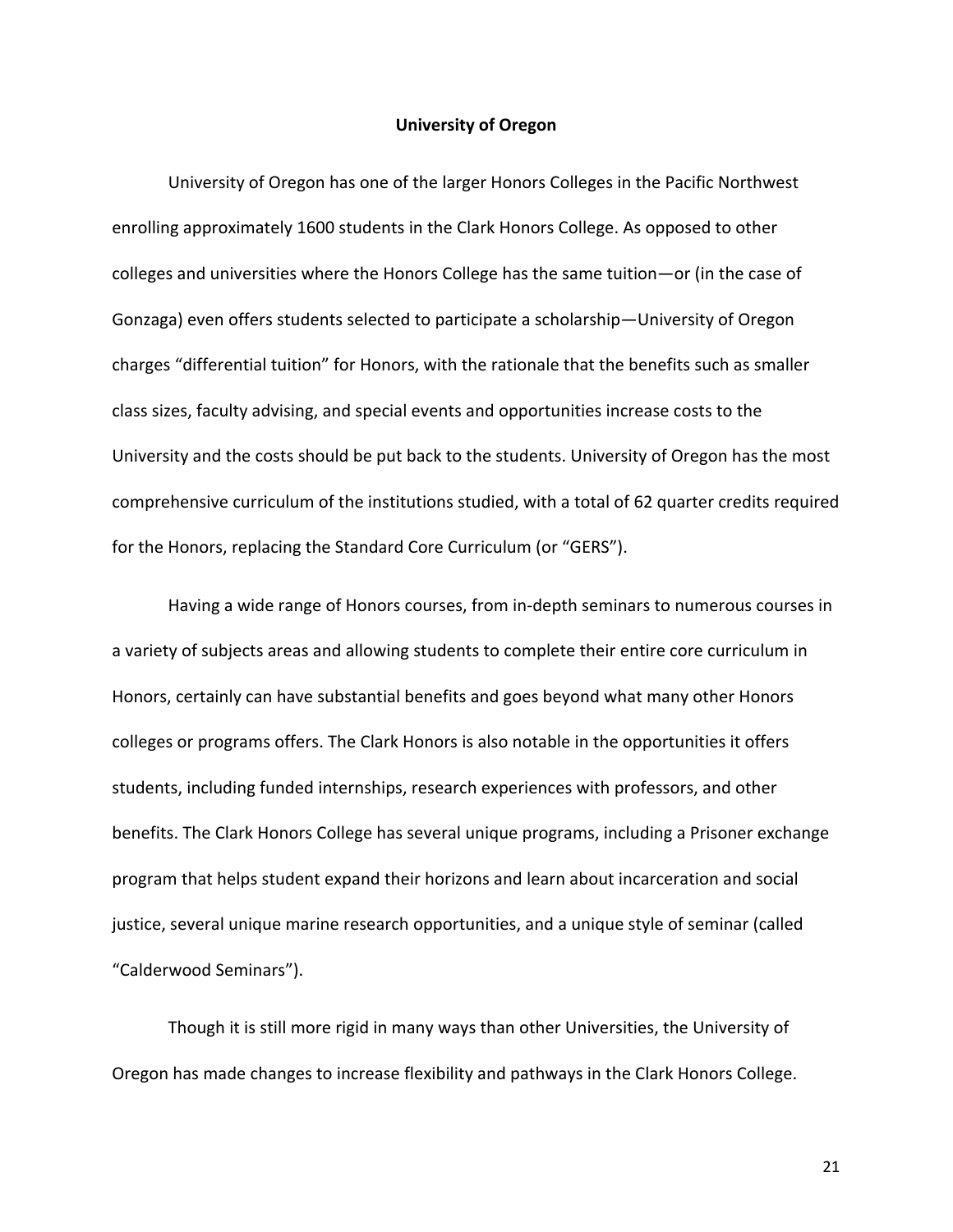There are now more course options allowing students to take courses on their own schedule (previously), and AP/IB or transfer courses may substitute for some of the course requirements. Although the number of transfers from other institutions (such as community colleges) is still relatively small, they have been encouraged by significant increases in "lateral transfers" (students), thanks to the increase in flexibility to the requirements and structure of the college<sup>9</sup>.

#### **Gonzaga University**

Gonzaga University has a strong Honors program that aims to provide a strong liberalarts based curriculum that stretches across different disciplines and goes back to the Jesuit values Gonzaga is based on—including "an active commitment to social justice", and "interdisciplinary approaches to critical questions, collaboration, and academic excellence"<sup>10</sup>. The Honors curriculum at Gonzaga is centered around a 4-year experience that includes a First-Year Experience, Colloquium courses, and of course a capstone to finish up the experience. Honors at Gonzaga includes relatively significant benefits including a high creditload waiver (up to 25 credits without extra tuition charges), a scholarship and of course opportunities to engage with professors, conduct research and attend events.

<sup>9</sup> Clark Honors College. (n.d.). *Robert D. Clark honors college*. University of Oregon. Retrieved June 14, 2022, from https://honors.uoregon.edu/

<sup>10</sup> *Honors program*. Gonzaga University. (n.d.). Retrieved June 14, 2022, from https://www.gonzaga.edu/academics/undergraduate/honors-program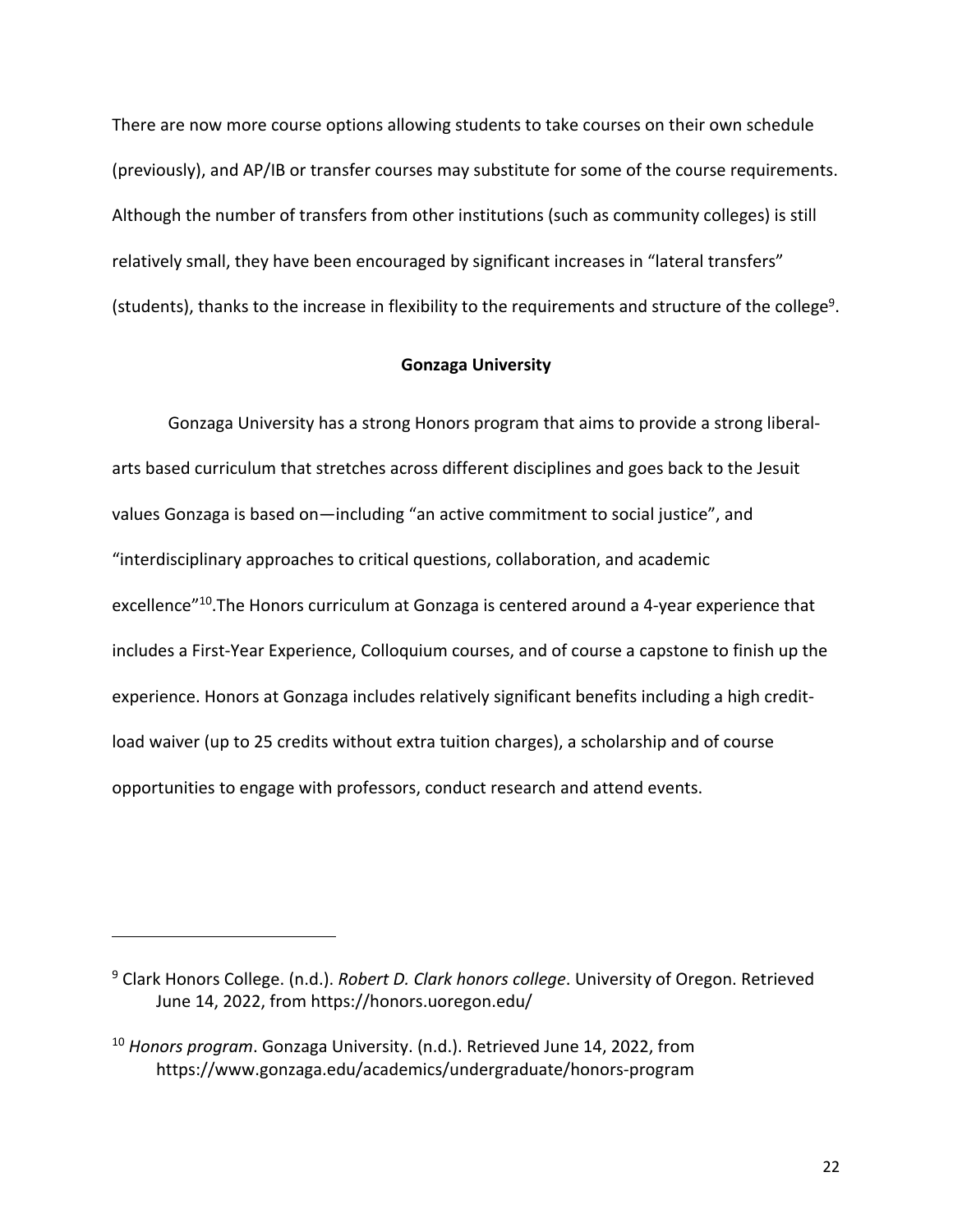The benefits and experiences offered at the Gonzaga Honors program are impressive, but it is designed and structured to accommodate a four-year sequence. Based on the structure of the curriculum, which is designed around a rigid schedule structured quarter to quarter, it would not be considered possible to complete the curriculum in two years or less. The experience, and building, that Honors aims for is certainly admirable, and one might consider that these pathways exist in the context of a mostly traditional college student population that Gonzaga serves. Gonzaga also includes "Honors-designated courses", which are specially designed courses that are faculty-designed and work to meet Honors outcomes. While some of the course seats are reserved for Honors students, those courses are not exclusively for Honors students. All in all, Gonzaga has a strong, close-knit Honors college with a set of requirements that is designed around traditional college freshmen. They have started working to include curricular requirements that would make it easier for transfer students to graduate in two years, but that's not yet easily possible at this time.

# **Whatcom College**

As previously mentioned, I sought to connect with two Puget Sound community colleges to get a better sense of what Honors is like at the community college level, and to envision how we can design pathways that better serve students coming from community colleges. I spoke with the Whatcom College Honors Coordinator, Professor Tony Will, via zoom. We had a very insightful conversation, where I was able to get a deeper perspective about Honors in community colleges. Although each community college has a different Honors program (and many do not have Honors altogether), there are similarities in the requirements and the potential to use those courses towards university Honors requirements.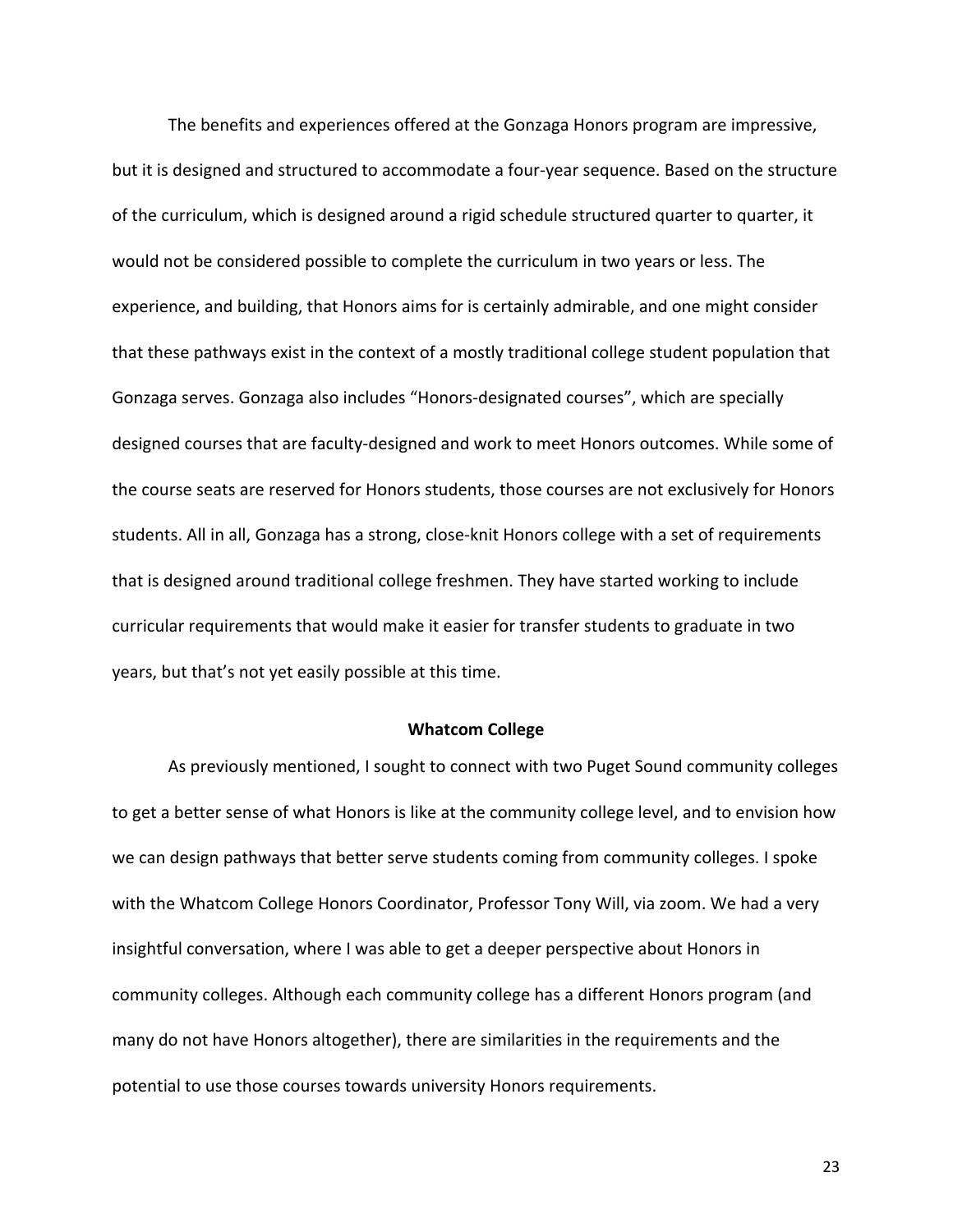Whatcom College Honors has faced several important decisions about the path and future of their Honors program. Around 2010 they had conversations about bringing in "American Honors", a company that provided support for curriculum and planning for Honors essentially contracting Honors programming and advising to a national company. Previously, several other community colleges in Washington decided to work with "American Honors. Whatcom College decided to continue running its Honors program independently, with the thinking that they'd have more flexibility and control over the Honors curriculum and content if they managed it themselves. American Honors also often lead to a Honors program that encompassed the entire curriculum (i.e., students would take all their classes as Honors), which would be challenging to fund and implement given their cohort sizes.

Many of the goals of Honors at Whatcom College have parallels to Western Washington University Honors College and Honors at other institutions. The Whatcom College Honors program emphasizes interdisciplinary learning, in-depth learning, and small seminars, and gives Honors students the option of designing their own project in collaboration with a professor or faculty member<sup>11</sup>. Courses vary from quarter to quarter, but all of them are designed by faculty and reviewed by the Honors Coordinator, similar to Western's process. In some cases, faculty will propose repeating the same seminar in future quarters, or on other cases they will propose an entirely new course. To complete the Honors designation, students must either complete

<sup>11</sup> *Whatcom Community College*. Honors Program. (n.d.). Retrieved June 14, 2022, from https://www.whatcom.edu/academics/learning-options/honors-program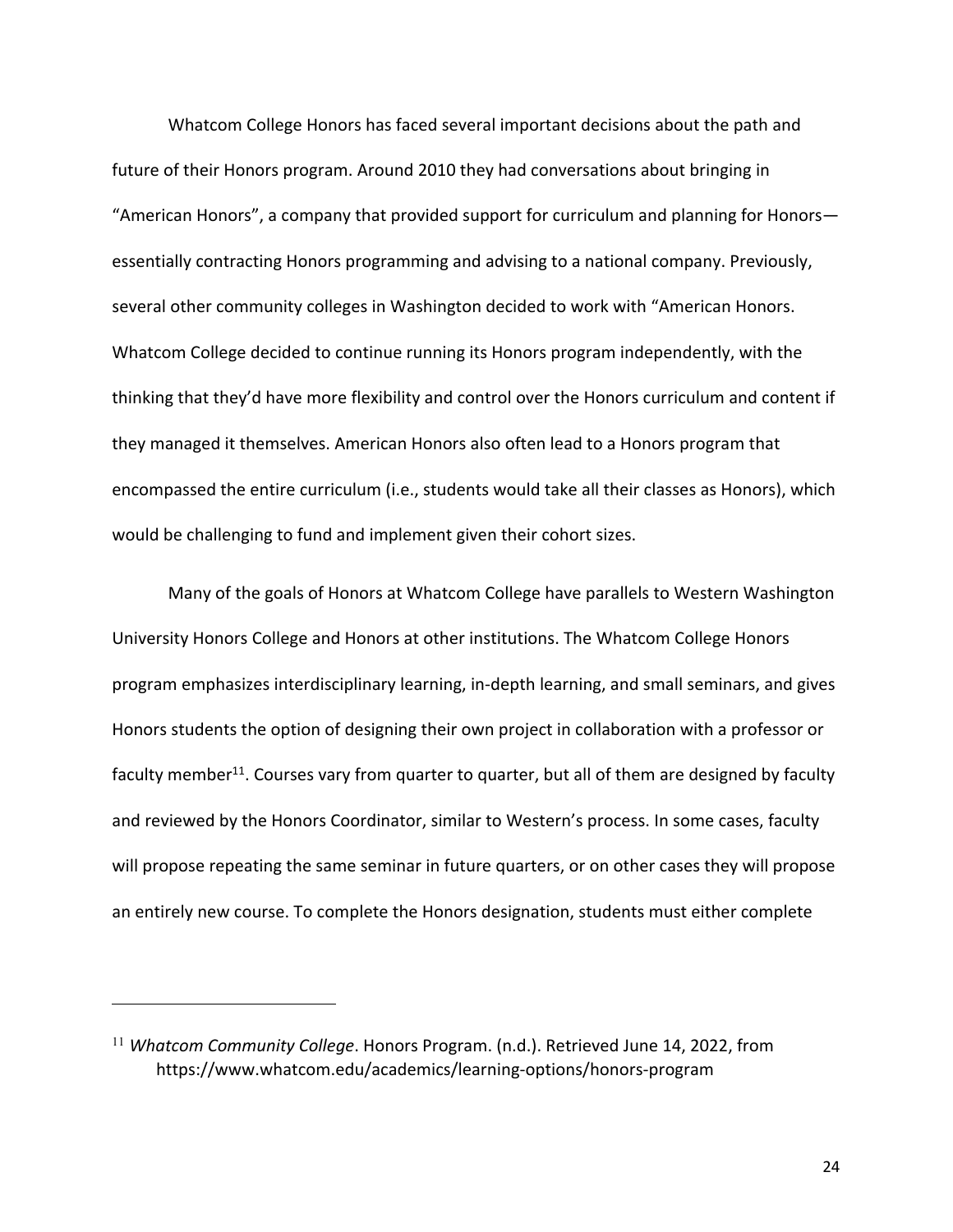two seminars or complete one seminar and one student-led project with a faculty adviser and must also receive at least a 3.5 GPA during their time in community college.

In looking at the course requirements, I considered how they might fit into Honors pathways at universities. All the seminars, although they fulfill a variety of different subjects, had similar goals and aims to Honors courses at universities. Seminars ranged greatly, just like those at Western Washington university, and have included courses such as "History of Rock n Roll", the "Science of Happiness", and "The Steinfeld Show", among many other unique courses. Similar to colloquia at Western, each course (although with the same course number) is eligible for credit towards a distribution area, so that a Psychology-related seminar would gain the student credit for Social Sciences and so forth. Given the similar breadth and depth of courses, universities could certainly consider granting credit towards colloquia or potentially even seminar requirements based on courses taken in a rigorous community college Honors program.

# **Analysis**

At its core, Honors curricular requirements go back to the questions about who Honors programs and colleges should serve, and what they should aim to achieve. The answer to the latter questions is complicated—what makes an Honors program an Honors program? Even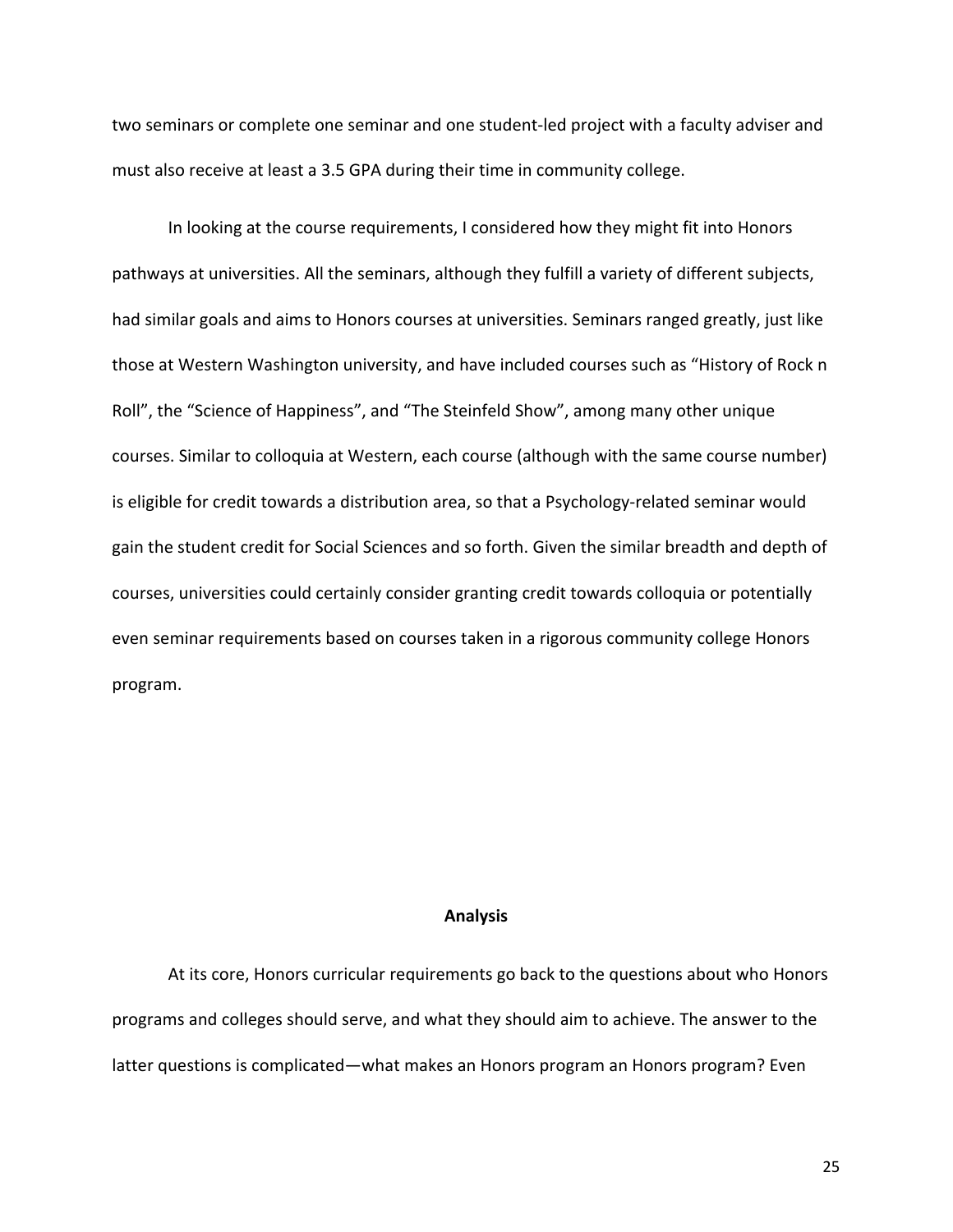with similar numbers of credits, the types of requirements vary from college to college, making it challenging to pin down what it is key to the Honors academy and community. Certainly, a key theme we find in Honors is challenging oneself and taking on more responsibility for learning. We can see this in the many classes that emphasize student-centered learning in the form of leading discussion or doing presentations daily Honors students, ideally, should come prepared with strong writing skills. With this in mind, many programs require a capstone project or independent thesis (similar to the one I am presenting), and this is a key component of the learning in the Honors community. Likewise, both foundation and seminar classes are often seen as key to the Honors program, in building the basics of the humanities, and in allowing students to make interdisciplinary communities in a class that focuses on a specialized, in-depth topic. On the important topic of foundational classes (essentially, the introductory humanities course that Honors students will generally take in the first year), some programs do provide options that waive the requirement. Western Washington University waives first-year classes for DTA transfer students (who can receive Honors Distinction as opposed to the Honor Interdisciplinary Studies Minor).

The answer to the former question—of whom Honors can and should serve—is also complicated. If an Honors program is to serve all academically advanced students, then it is clearly important to ensure that transfer and other non-traditional students can be included and be successful in Honors Programs and Colleges. While ideally Honors programs should aim to serve all intellectually advanced and curious students who come into the doors of a university, one could make the case that some students would benefit more than others from Honors programs, and that it might be less realistic for Honors to be able to serve all pathways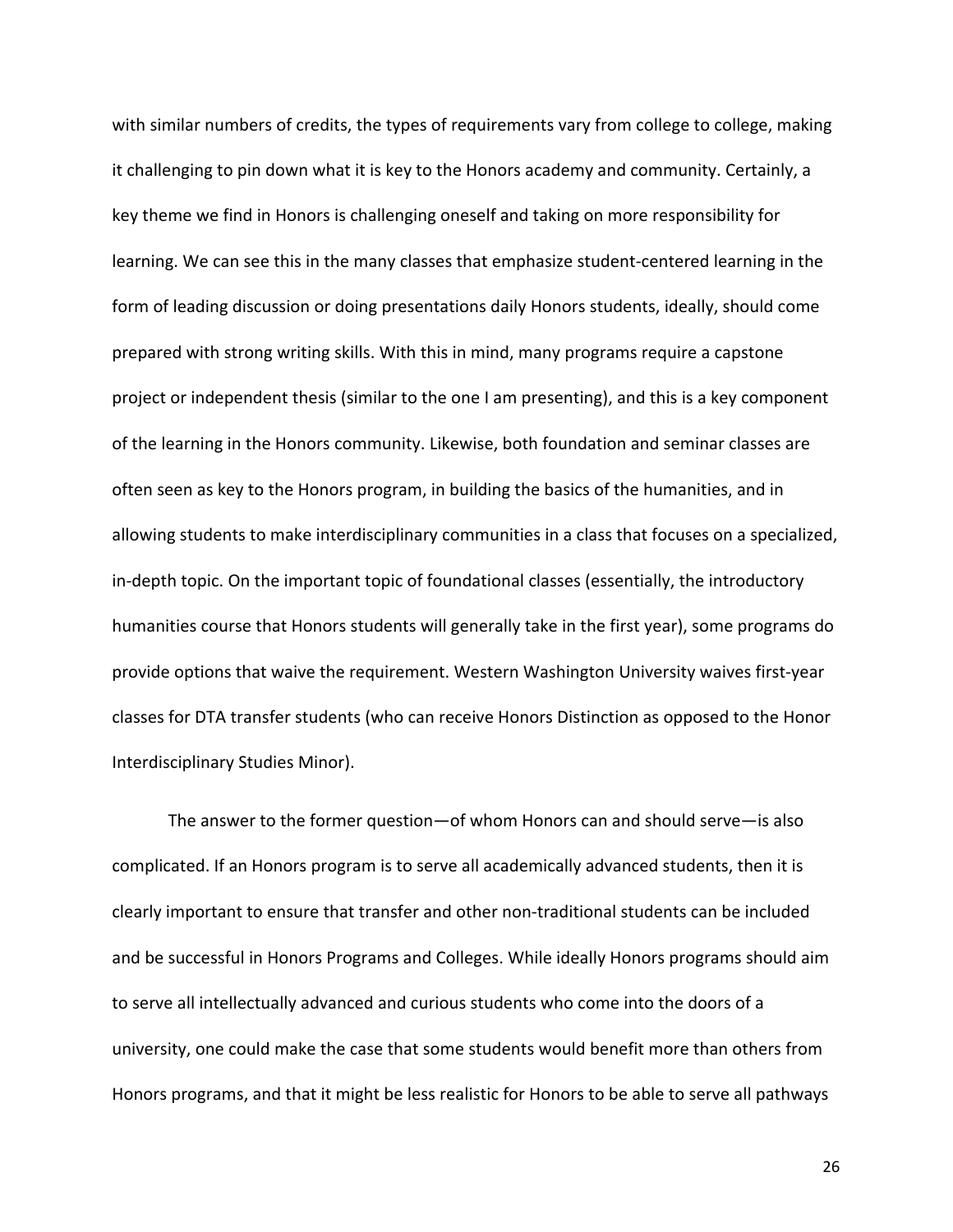and tracks of students equally. With limited budgets and sometimes competing program goals, Honors leaders must weigh the costs and benefits of any policy change or program goal. Unfortunately, as it relates to transfer and other non-traditional students, it is hard to compute the benefits as most Honors colleges and programs have relatively minuscule transfer enrollments. Part of academia is exploration and innovation, and making mistakes, and it is certainly worth consider the effort to make Honors pathways more accessible and seamless to complete for non-traditional students.

It is also complicated to determine what marks success, and to determine what makes an Honors experience valuable and meaningful to a student. If a student does not receive an Honors minor—or even Honors distinction on their diploma—but they enjoyed close relationships with faculty and both learned and grew from their Honors experience, were they successful? For some students, completing an Honors minor or set of requirements may not be feasible or realistic, but they may still enjoy the coursework and gain from the Honors community. While earning a degree or designation can certainly serve as a marker or signal of success, from a purely academic perspective (viewing Honors as about learning), there is not necessarily a need to get something concrete and on paper out of the experience.

# **Honors Tracks: Background**

Colleges diverge quite clearly in respect to which tracks offer. Where colleges like Western Washington University and Central Washington University offer lower-credit tracks, colleges such as Washington State University and the University of Oregon have made the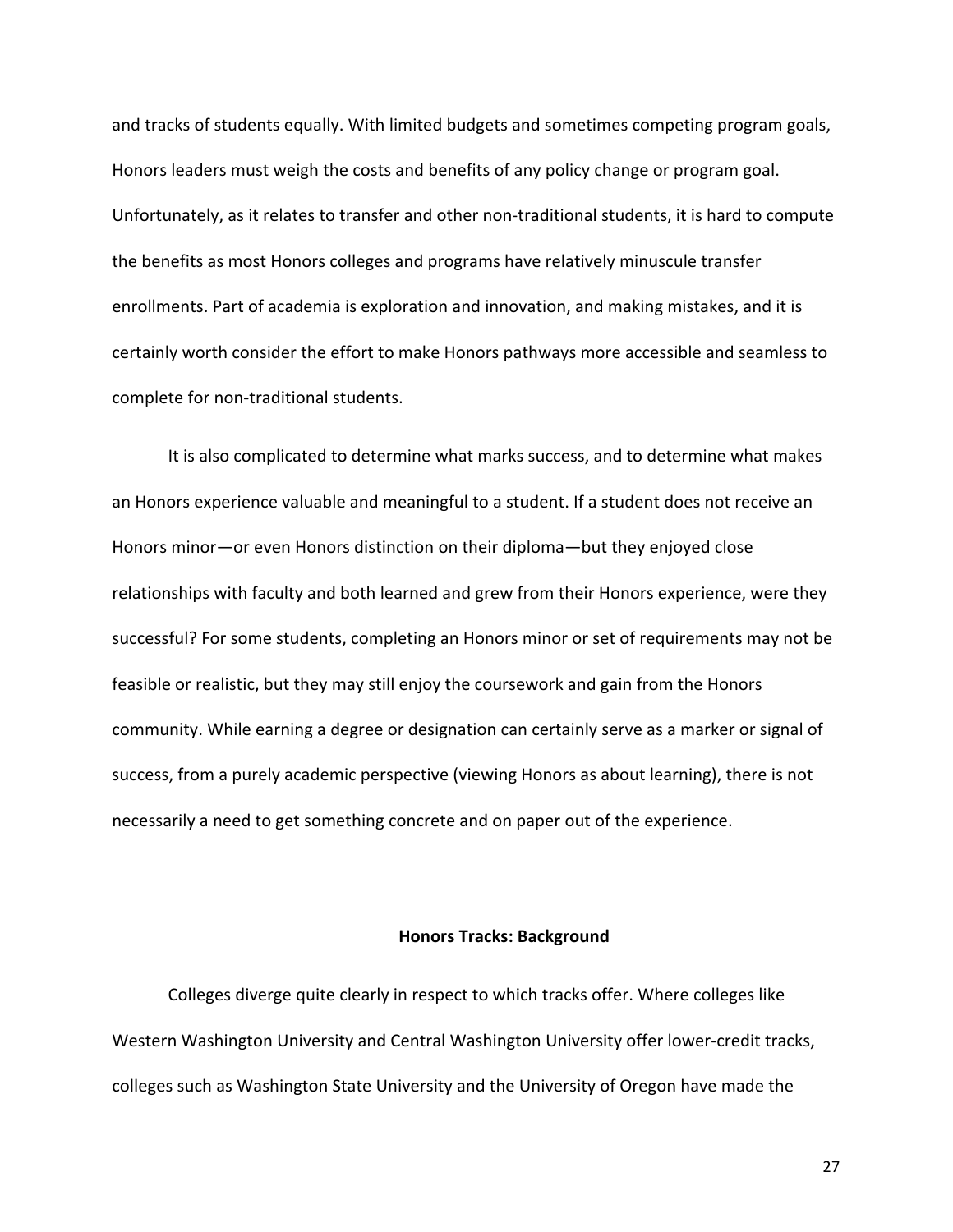intentional decision not to offer multiple tracks. Instead, they emphasize the importance of a thorough and complete Honors curriculum. Effectively, they believe a more limited curriculum would not do justice to Honors and would not lead to the same Honors experience they desire to provide. Classes and coursework are certainly important to Honors, but one must also remember the components of Honors outside the classroom— "the honors experience extends far beyond the classroom, including membership in clubs" (cite manuscript) , making the case that experiences outside of the class—whether it's events or Office Hours with a professor or community building in the Honors Center—are also important.

Quiet clearly, there is a case to be made for having a comprehensive Honors Curriculum. After all, if an Honors program is to be an entire college, it might make sense that a significant number of a student's credits—and college experience—is taken in the Honors Academy. From a curricular perspective, it is important for many Honors programs and colleges to have a program that last four years, and programs generally aim to have each year and each course taken build off each other. By having a four-year, relatively intensive curriculum of classes, these institutions aim to leave no stone untouched—leaving learners with a broad and in-depth base of knowledge and a significant amount of their time spent in Honors Classes. Taking University of North Carolina, Wilmington as an example, the Honors experiences starts off with a variety of different seminars during the freshman year, and then goes into second-year interdisciplinary seminars. Rounding out the college experience at UNC-Wilmington is core classes, and then finally a senior thesis—requiring all seniors to complete a rigorous defense of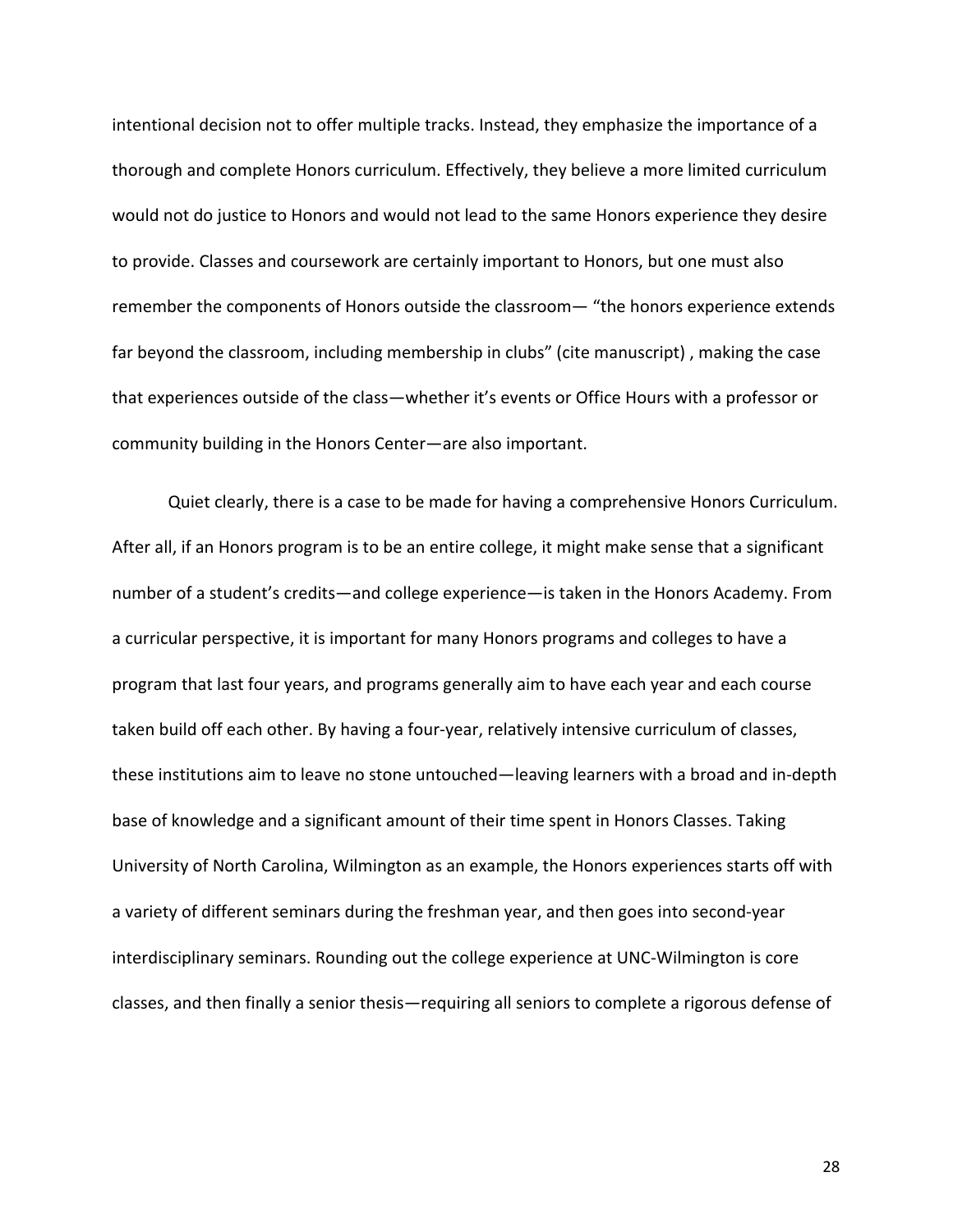their thesis<sup>12</sup>. These programs, while they certainly could be re-designed to better accommodate and fulfill other needs, are set on a four-year system and thus designed for traditional, first-year freshman as opposed to other types of students. But one must ask

Complicating these decisions and question is that the results, in terms of the number of transfer/non-traditional students, are not always clearly aligned with the tracks and flexibility offered by Honors Colleges and programs. Western Washington and Central Washington University, for example, offer a relatively accessible track for transfer students, yet their enrollment of transfer students is relatively small. While changing a program's curriculum, or other aspects of a program, to increase enrollment is certainly well-intentioned, Honors Colleges and Programs must grapple with the fact that enrollment may not increase immediately or by as much as they intend after making changes to pathways with the intention of better serving non-traditional students. Universities and colleges, however, are not just about numbers and figures—leaders must look at the long-term goals of an institution, and how well the students presently attending are served and set up thrive and be successful. While these changes may not make an impact overnight, they can still be setup with the goal of longterm success and an increasingly diverse pool of scholars in Honors.

# **Recommendations**

With the aim of increasing representation and diversity among non-traditional students, and better serving all Honors students, I have drawn up several recommendations for Honors colleges and programs to consider, based on the background research done, conversations with

<sup>12</sup> Mariz, G. (2021). Unpublished manuscript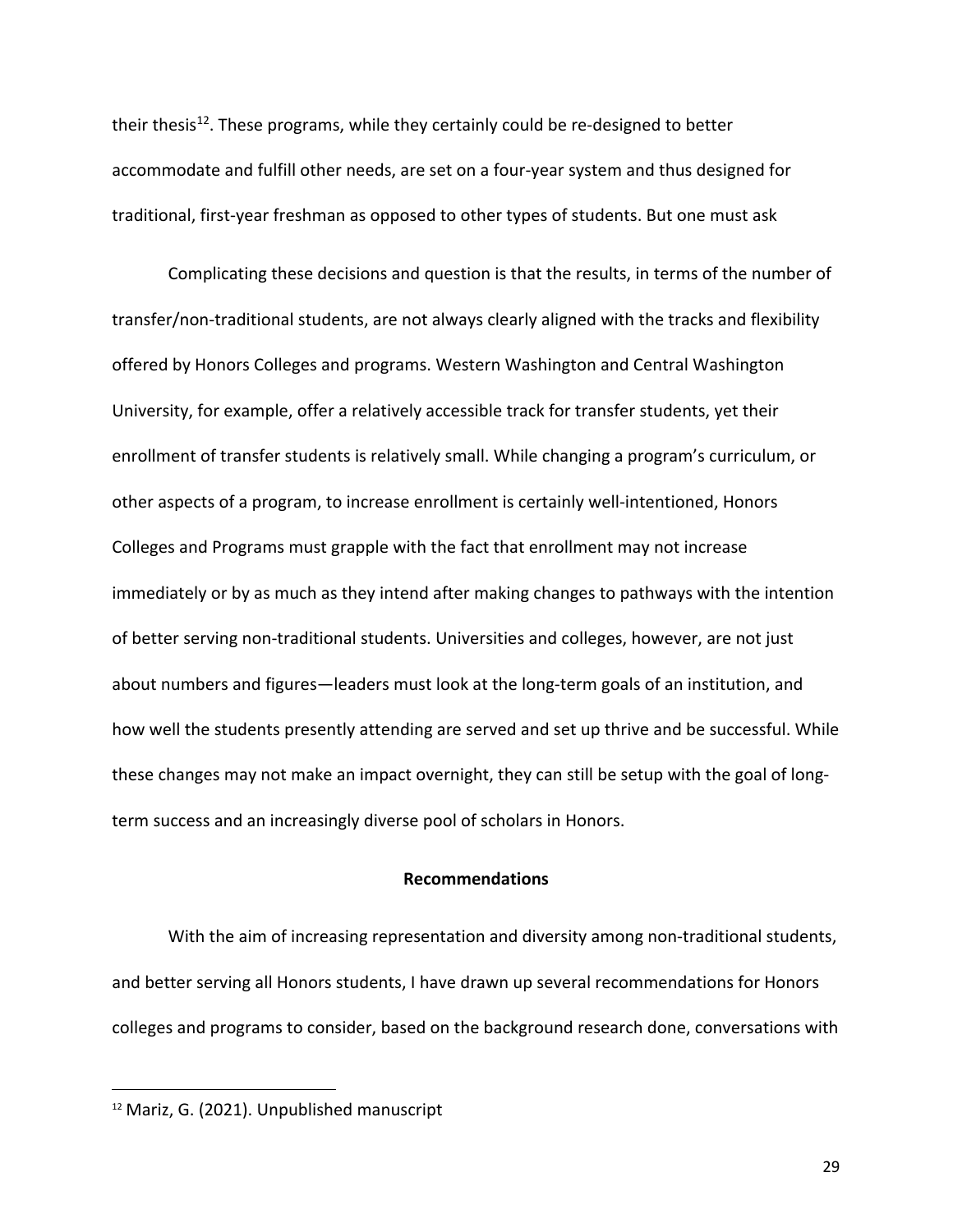Honors leaders and Western's own Honors College. These recommendations serve not so much as an end or final solution to the challenges in for Honors colleges in providing curricular pathways that serve non-traditional students, but as a starting point to continue these conversations and to conduct more research. These solutions are tailored specifically to Western Washington University, from the perspective of our very own Honors College, but are also valuable insight for other Honors programs and colleges.

# **Offering Introductory/Mentoring Programs**

As I heard from several programs, it is key to orient and introduce incoming students to Honors programs. Students, although all coming in with high intellect and a high level of curiosity, come from different backgrounds and have different experiences with education which means navigating a new environment and adapting to it can be challenging. While many colleges offer Honors prologue, mentoring programs, and Honors Introductory courses, few of these programs aim or target non-traditional students. Non-traditional students often come in with more college experience by the way of having spent two years at a community college some may even have experience in Honors communities at colleges or universities—but it is nonetheless useful to build connections and introduce students to their new academic community.

One strong example of this can be seen in James Madison University (JMU). JMU has each transfer student enroll in an orientation course that is specifically designed for transfer students. By building connections with faculty and setting up students for success, they can better retain students within Honors. The possibilities here can be endless and wouldn't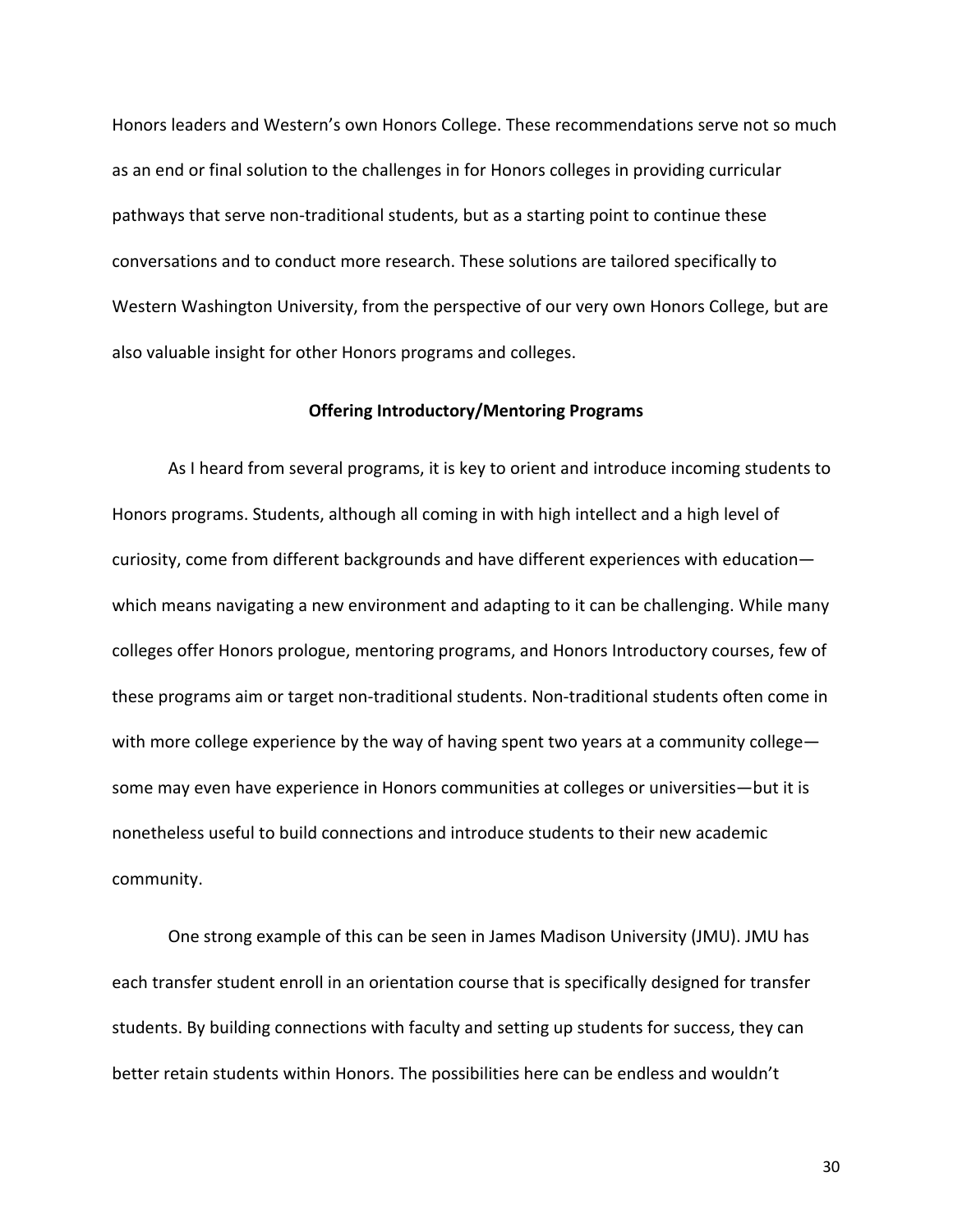necessarily need to take up more credits or space on a student's limited schedule. As Honors exists outside the classroom as much as it does in the classroom, these programs don't necessarily need to be courses—they can be mentoring opportunities, events or prologues aimed at transfer students, or simply advisory meetings and programs. By providing support and building connections, these programs can empower students to thrive in Honors and also help encourage new non-traditional students to apply and join Honors.

### **Flexibility for Honors Requirements**

The requirements and rules for transferring college credit are challenging enough, but Honors Colleges add a level of confusion and complexity to that process. From the perspective of Honors Colleges, it is challenging to determine what level of rigor and depth transferred classes have; many classes may not be similar enough or meet the standards of the Honors program/college. Some Honors Colleges/programs also emphasize the importance of completing requirements within the Honors College, and thus limit which courses can be substitute by classes transferred in. Ultimately, though, figuring out all the requirements and different policies is confusing and can be overwhelming for students, and it would help if there was an easier and more clear way of figuring out what courses would transfer or be waived and what pathways students would take in Honors.

There is no simple solution to these issues. While clarity and clear policies are important, colleges must also ensure they set certain standards of academic rigor, and that they ensure students are well-prepared for the curricular requirements, and that they ensure students come out of their undergraduate education with a strong set of skills and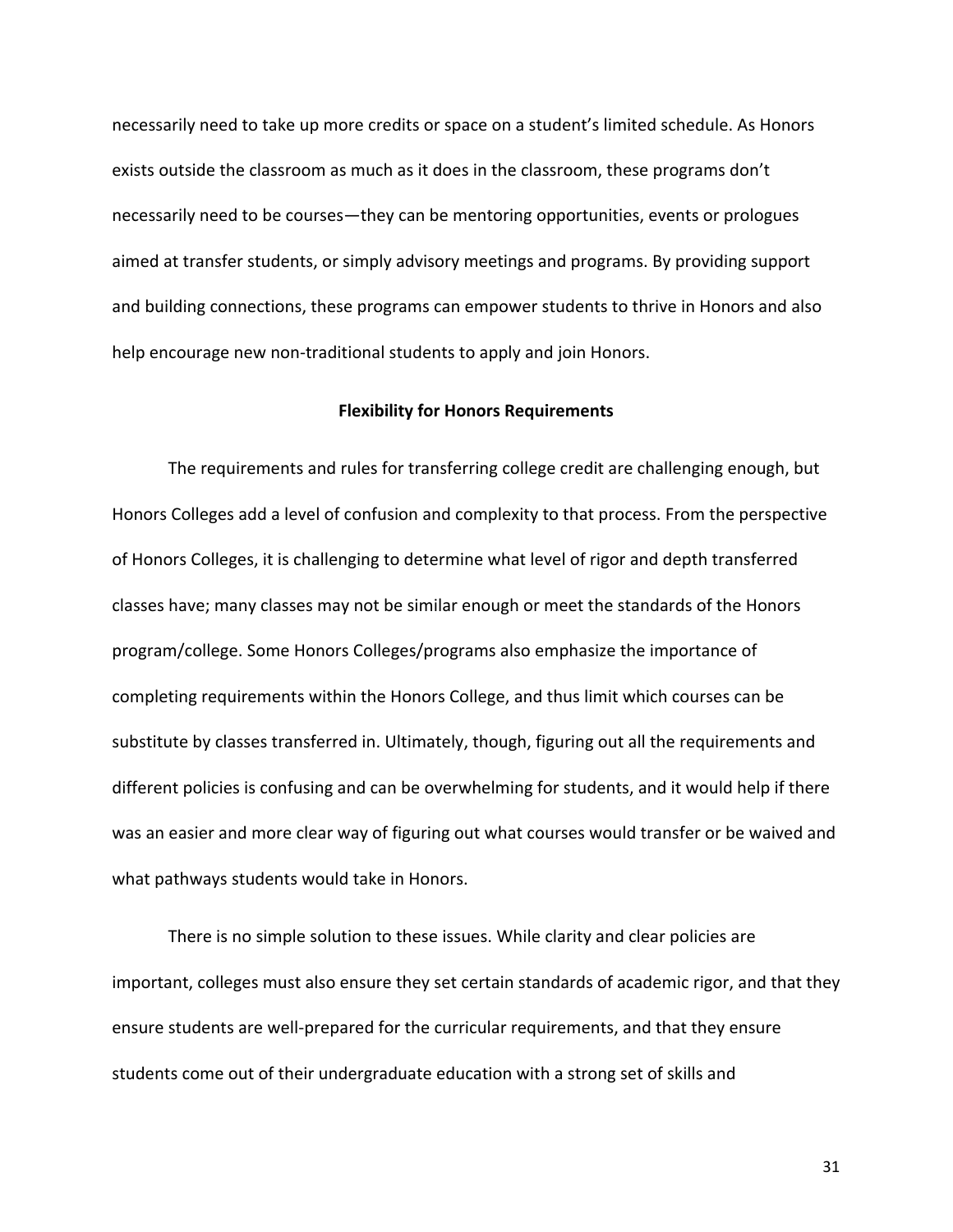knowledgeable. Honors advisers may want to verify that courses taken at a previous institutions meet the same standards for rigor, depth and discussion, which may mean evaluating the course description or syllabi. So that all students are aware, it is important that colleges adopt clear and concise policies that are easily visible on websites and in information packets. In some cases, colleges may also want to allow more flexible policies for transfer students—for example, colleges might review previous coursework to see if it met similar standards for rigor and breadth—so that students are more easily able to finish their degree and so that programs seem more appealing to non-traditional students. Above all, it should be relatively clear and easy to understand for students who are applying to see what pathway they would take and what courses would qualify for credit. In situations where it would need to be dealt with on a case-by-case basis, having a set of instructions and advising appointment upon entering Honors would be helpful in allowing students to be able to know their course requirements and pathway from day one of Honors.

#### **Establishing Agreements with Community and Technical Colleges**

Key to retaining and supporting transfer Honors students is the very pipeline they come from—which is mainly community and technical colleges. Offering a framework to expand upon, several colleges including Washington State University have established partnerships with other state Community and Technical colleges that provided guaranteed admissions (with a GPA minimum), scholarships and often waive some of the Honors requirements. This can be incredibly helpful for both transfer students and Honors programs and colleges by providing them a clear pathway and set of curriculum requirements, rather than managing each situation on a case-by-case basis.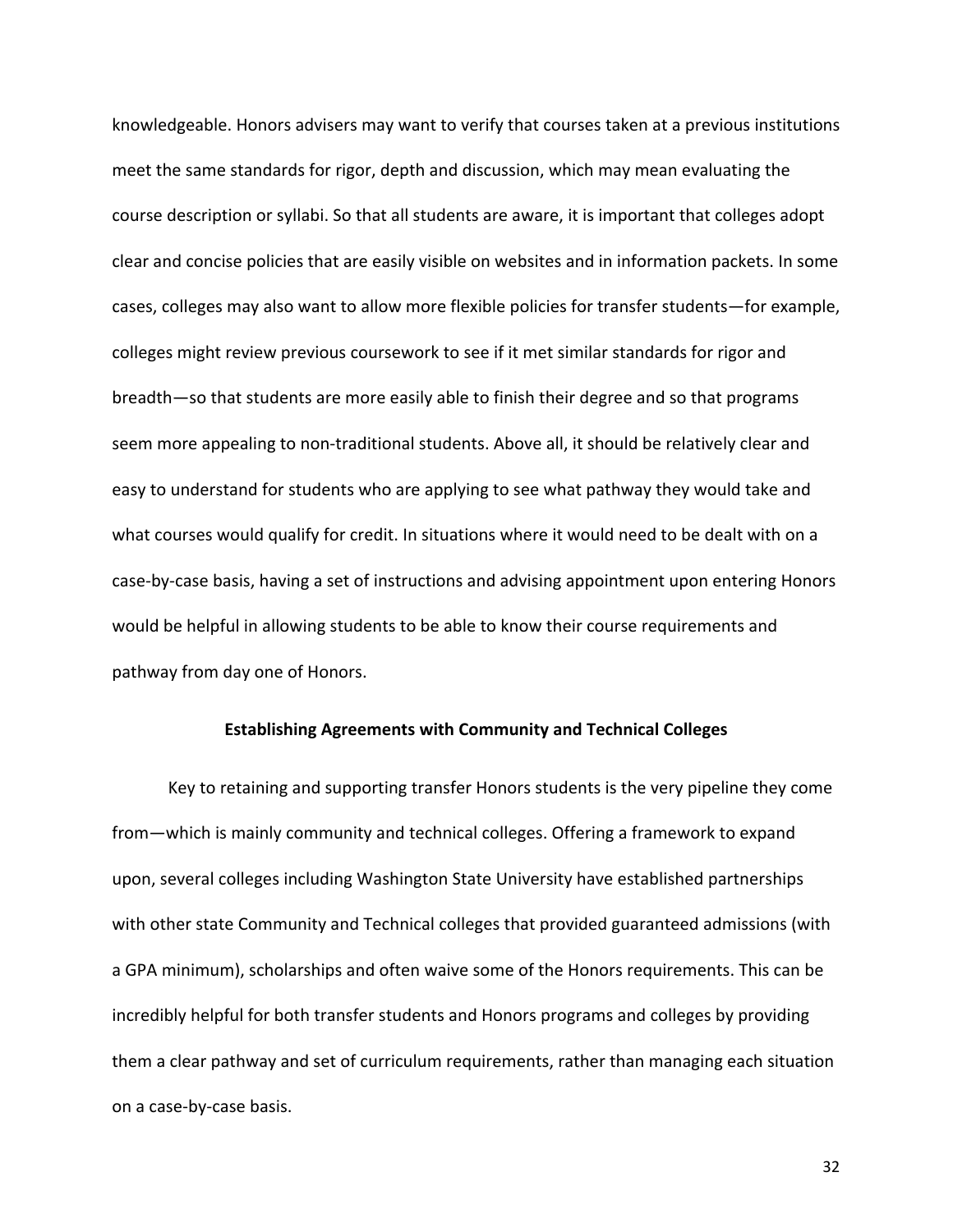One of the most valuable benefits of these partnerships would be being able to accept courses taken at a community college for Honors credit. As of right now, most colleges either have transfer students take a less-intensive track or substitute upper-division seminars for transfer courses. A partnership would ensure the courses taken in a community or technical college would have a similar level of rigor to Honors courses at the university and could allow those courses to qualify for Honors credit. Thus, transferring students could use their previously taken courses as credit and build open those classes in Honors.

Even when those situations might be accommodated on an individual basis, a clear partnership would make sure transfer students were aware of their options for continuing their Honors pathway at their next institution and understood that their previous Honors courses would allow them to jump ahead in the Honors program or college, and also help encourage them to continue participating in the Honors experience. By building these partnerships, Honors colleges and the programs would have the potential to diversity the population they serve and include more non-traditional students. Having transfer students would benefit Honors colleges by having a pool of students they knew were capable of handling a rigorous curriculum and add to the overall diversity.

As one example of a potential partnerships—keeping in mind the partnership in place would vary based on each individual Honors program or college structure—Washington State University has established strong partnerships with several community colleges including Spokane College, and even Whatcom College (which is significantly further away than the other colleges with partnerships). While enrollment has declined due to the COVID-19 pandemic and other trends within higher education, students came from these colleges composing a